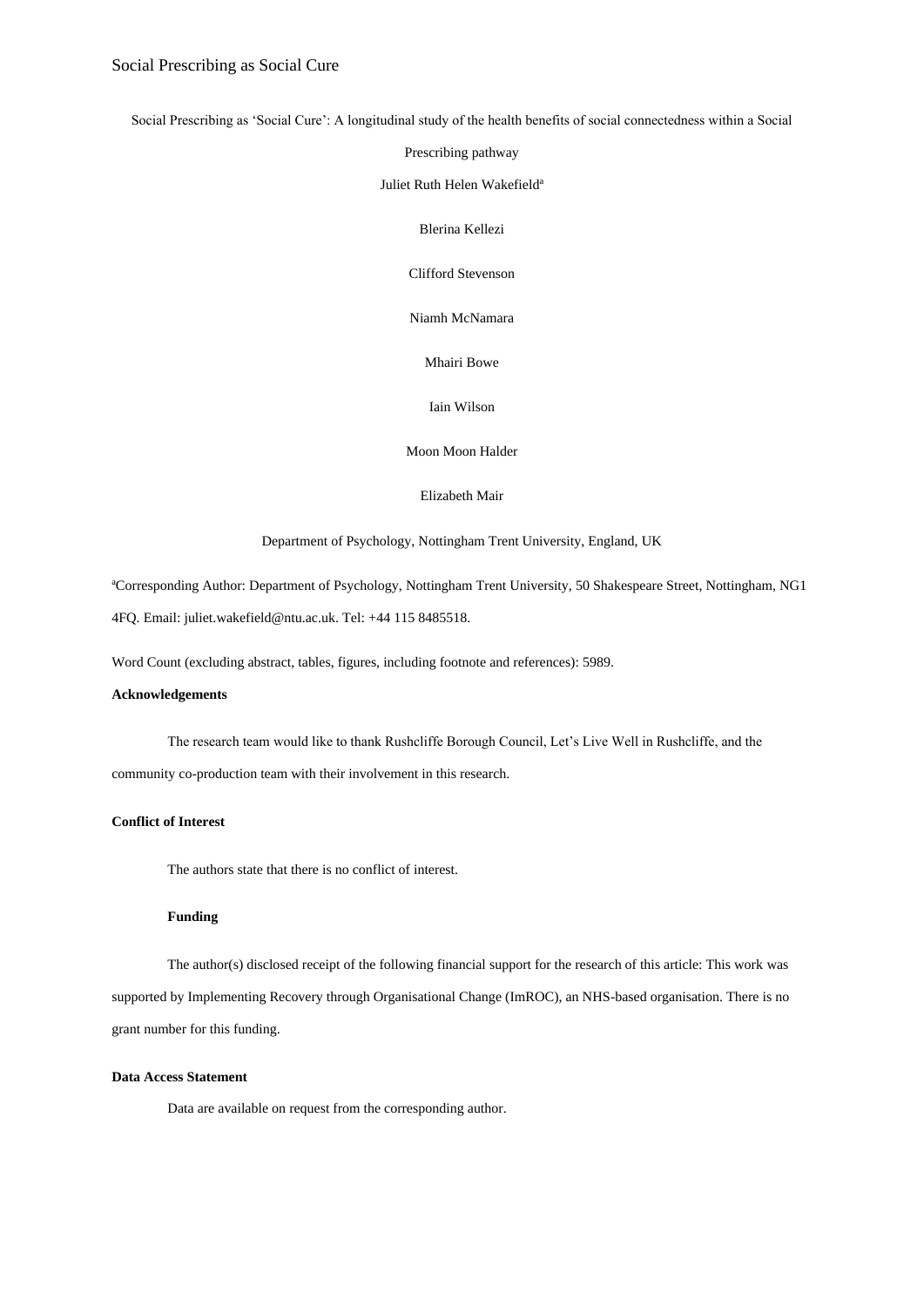#### **Abstract**

We examined whether the Social Cure (SC) perspective explains the efficacy of a Social Prescribing (SP) pathway which addresses healthcare needs through enhancing social connections. Data were collected at pathway entry from patients with long-term health conditions, or who felt isolated/lonely/socially anxious (*N*=630), and then again four months later (*N*=178), and six-nine months later (*N*=63). Being on the pathway was associated with increased group memberships between T0 and T1. The relationship between increased group memberships and quality-of-life was serially mediated by belonging, support, and loneliness. This study is the first to show that SP enhances health/well-being via SC mechanisms.

**Keywords:** Social Prescribing; Social Cure; Social Support; Wellbeing; Loneliness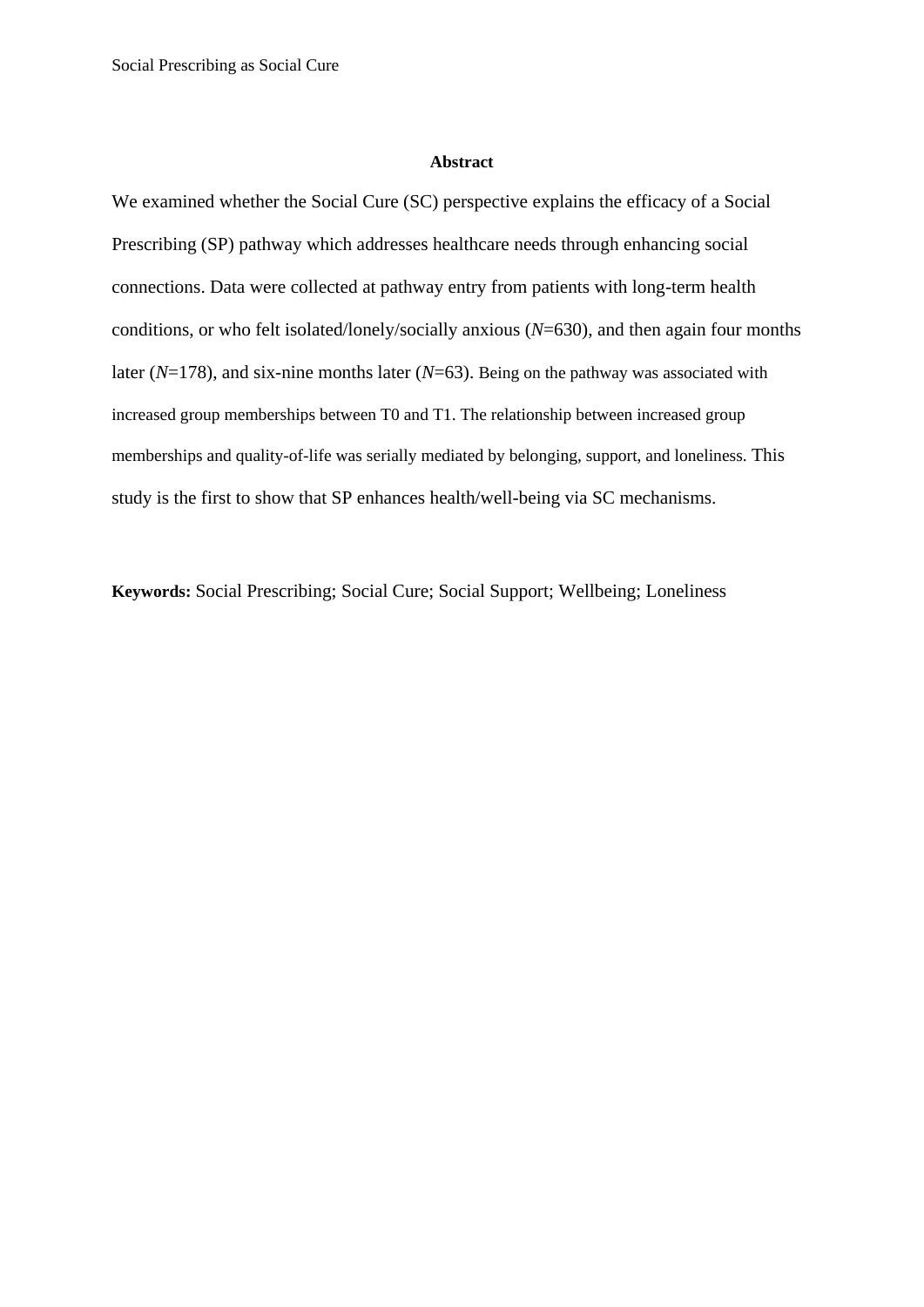# **Social Prescribing as 'Social Cure': A longitudinal study of the health benefits of social connectedness within a Social Prescribing pathway**

Health services are facing economic challenges that are placing them under increasing strain (Chang et al., 2019). The UK's National Health Service (NHS) is no exception: as well as funding cuts and the ageing population (ONS, 2018), these challenges include increases in chronic conditions such as diabetes (NHS Digital, 2018) and mental illness (NHS England, 2017).

Much of this illness is exacerbated by loneliness, which is detrimental to mental/physical health (e.g., Leigh-Hunt et al., 2017). This may be because loneliness is characterised by a tendency to perceive the world as threatening, triggering physiological stress responses which exacerbate illness (Cacioppo & Cacioppo, 2018). Lonely people also tend to be frequent primary care attenders, and may use this care as a source of much-needed social connection, thereby further burdening services (Cruwys, Wakefield, Sani, Dingle, & Jetten, 2018). In sum, there is evidence to suggest that tackling healthcare provision challenges (as well as successfully enhancing well-being) requires addressing the complex interplay between people's health and their social worlds.

Healthcare providers are increasingly aware of this, and have begun to investigate the possibility of adopting initiatives designed to address disconnection. By necessity, these initiatives involve moving beyond the traditional medical model of healthcare with its focus on medical professionals' roles as medication prescribers, and instead embracing a more holistic approach. This principle is at the root of Social Prescribing (SP; Brandling & House, 2009)

# **Social Prescribing**

SP's aim is to enhance the social connections, and consequently, the health/well-being of patients experiencing chronic conditions exacerbated by loneliness (e.g., Kimberlee, 2015). In turn, such enhancements are predicted to reduce primary healthcare use and improve illness selfmanagement (Cawston, 2011). SP generally involves health professionals referring patients for practical or social support (Kimberlee, 2013). Consistent with its name, SP also includes a social dimension, which typically involves patients being supported by 'Link Workers' to join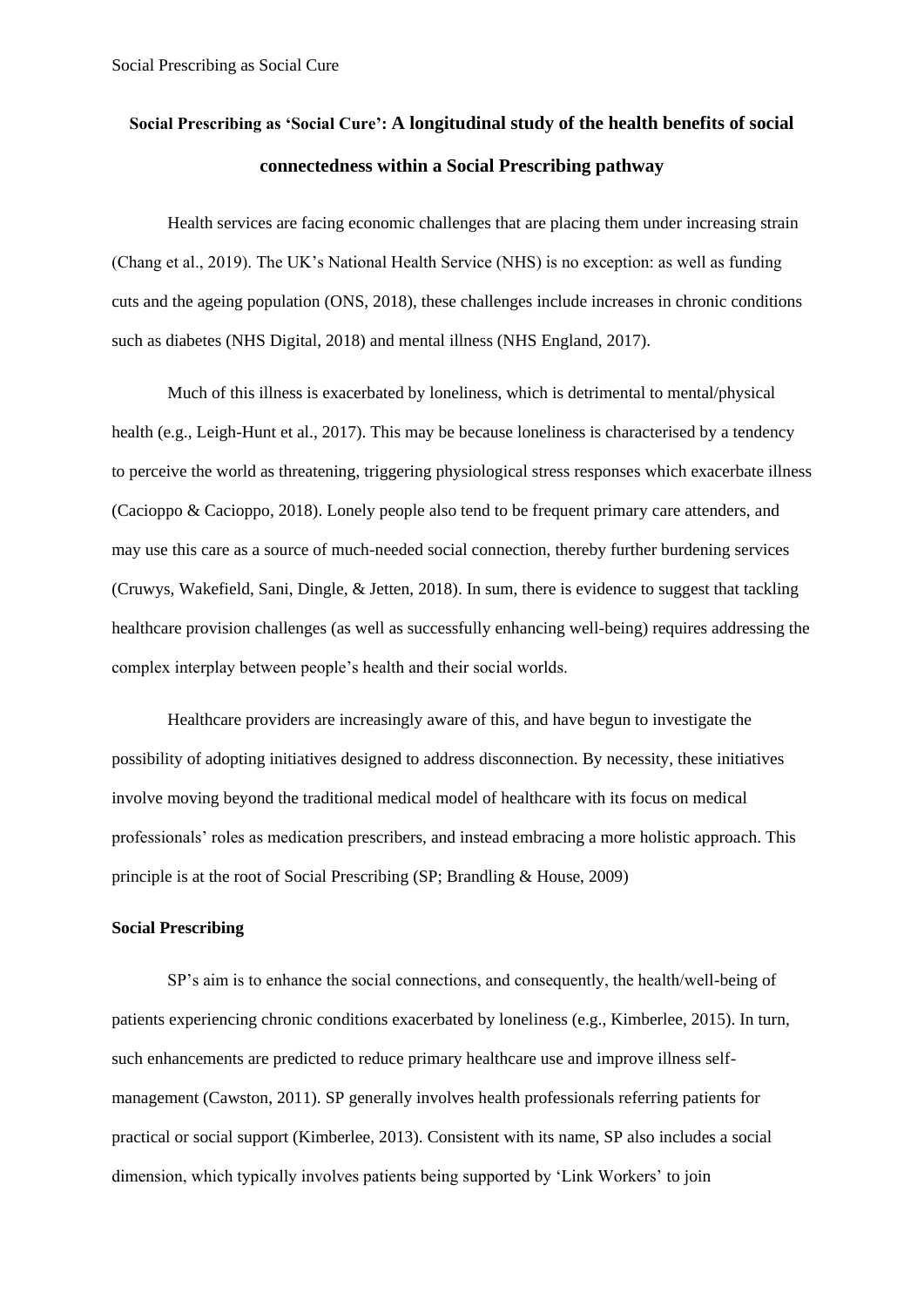## Social Prescribing as Social Cure

voluntary/community groups. SP thus involves three stages: health professional referral to a Link Worker; development of a plan between patient and Link Worker; and the patient's engagement in community groups/programmes. This is assumed to enhance sense of community belonging, which is thought to boost quality of life/well-being (Rempel, Wilson, Durrant, & Barnett, 2017).

Evidence suggests that SP initiatives are cost-effective and enhance health/well-being (e.g., Kinsella, 2015). However, while SP is a well-developed practice with a strong evidence base, it is not guided by a coherent theory of *why* social connectedness enhances health. This has two consequences. First, medical professionals often point to an absence of medical-grade evidence (such as randomised controlled trial designs) to support these initiatives (e.g., Bickerdike, Booth, Wilson, Farley, & Wright, 2017). Second, in the absence of a theoretical explanation for why SP might have its effects, it is unclear how to target, deliver, and capture its effects among different populations. This limits our ability to understand how, why, and for whom SP initiatives work. Developing an understanding of the processes through which SP initiatives affect health and well-being is vital to inform the development of maximally-effective future SP interventions (Bickerdike et al., 2017; Rempel et al., 2017). With this in mind, we have chosen to approach the current research with a specific theoretical framework which takes as its focus the impact of social relationships upon health/well-being: The Social Cure perspective.

### **Applying the Social Cure Perspective to Social Prescribing**

The Social Cure (SC) perspective (Haslam, Jetten, Cruwys, Dingle, & Haslam, 2018; Wakefield, Bowe, Kellezi, McNamara, & Stevenson, 2019) emerged from the Social Identity Approach within social psychology (as applied to clinical/health contexts), which investigates the impact of social groups on the thoughts and behaviours of their members. It posits that social group memberships (e.g., family, community, hobby groups) can enhance health/well-being, but only if group members identify with them (i.e., experience a subjective sense of belonging to the group in question; Haslam et al., 2017, 2018). The SC perspective suggests that social identities can enhance health/well-being through psychological resource provision (Haslam et al., 2018), including a sense of connection that engenders feelings of trust; a sense of meaning and purpose in life; and social support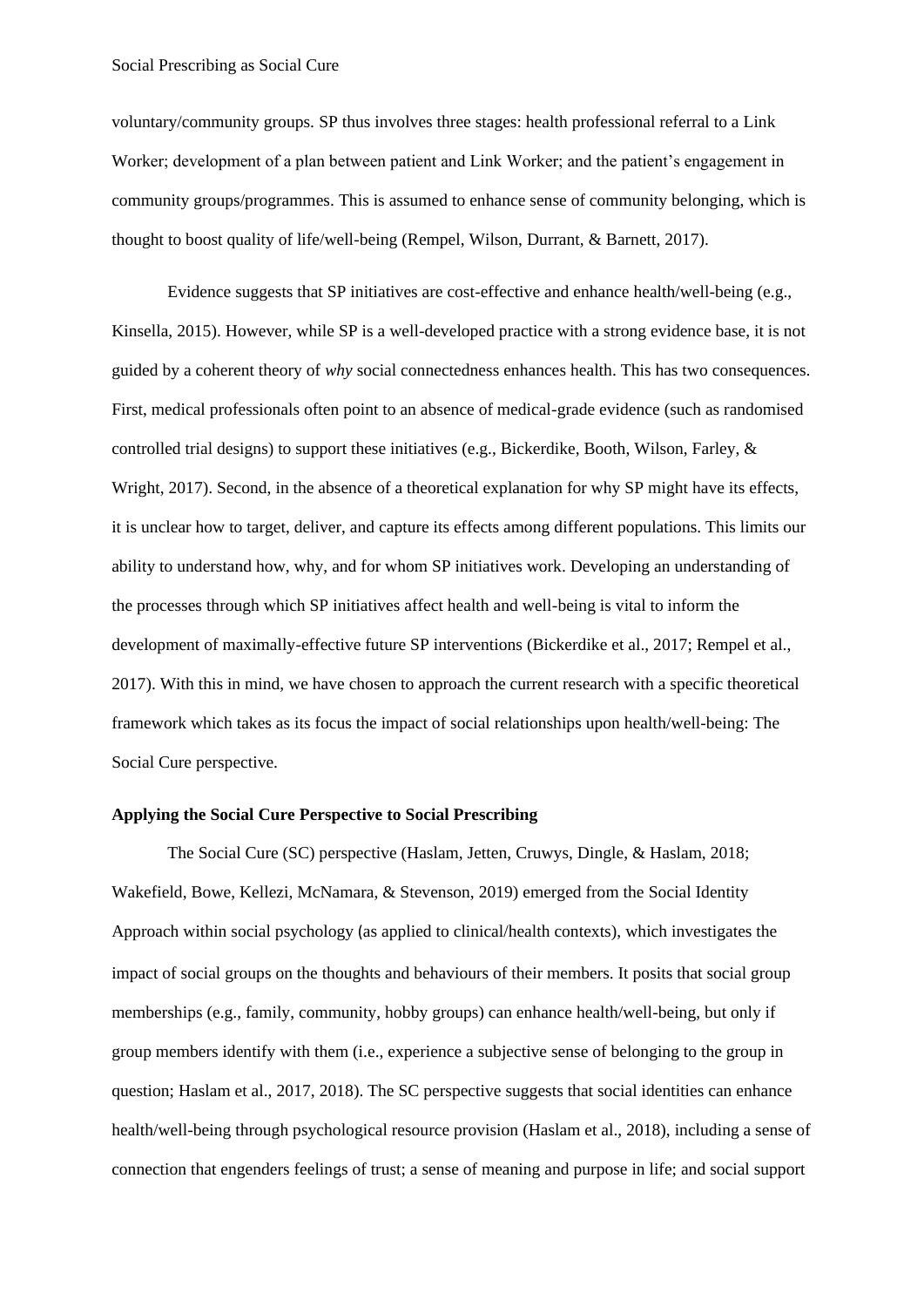from other group members to cope with life's stresses (Haslam, O'Brien, Jetten, Vormedal, & Penna, 2005). Together these factors equip group members with resilience, thereby reducing stress and improving well-being. Furthermore, the health-related benefits of social groups are enhanced through simultaneous membership of multiple groups, which further increase the individual's sense of social connectedness and provide them with multiple (and varied) forms of social support during stressful events and life transitions (Iyer, Jetten, Tsivrikos, Postmes, & Haslam, 2009).

These effects have been found across a range of groups routinely referred to SP initiatives, including older adults (Gleibs, Haslam, Haslam, & Jones, 2011) and those living in socioeconomically disadvantaged communities (McNamara, Stevenson, & Muldoon, 2013). Possessing multiple group memberships within a community context can also encourage the individual to identify more strongly with their local community as a whole. This may offer further benefits, as local community identification has been shown to positively predict health/well-being (McNamara et al., 2013; Fong, Cruwys, Haslam, & Haslam, 2019).

While the SC perspective has not routinely investigated the impact of group memberships on loneliness, it is also likely that an additional way in which social group memberships can positively affect well-being is via loneliness reduction. For instance, McIntyre, Worsley, Corcoran, Harrison Woods, and Bentall (2018) found that social identification with friendship groups protected university students' psychological health through reduced feelings of loneliness. In an evaluation of the Social Cure-based Groups4Health intervention, which is designed to encourage isolated individuals to join new social groups and reconnect with old ones, Haslam, Cruwys, Haslam, Dingle, and Chang (2016) found that reductions in participants' loneliness was driven by an increase in their number of group identifications, while Haslam et al. (2019) presented RCT evidence of Groups4Health's ability to reduce loneliness. Relatedly, Wakefield, Bowe, Kellezi, Butcher, and Groeger's (2019) longitudinal analyses showed that family identification was a negative predictor of loneliness, which in turn was a positive predictor of depression, which itself was a positive predictor of poor sleep quality/insomnia. These studies attest to the important role played by social group memberships in loneliness reduction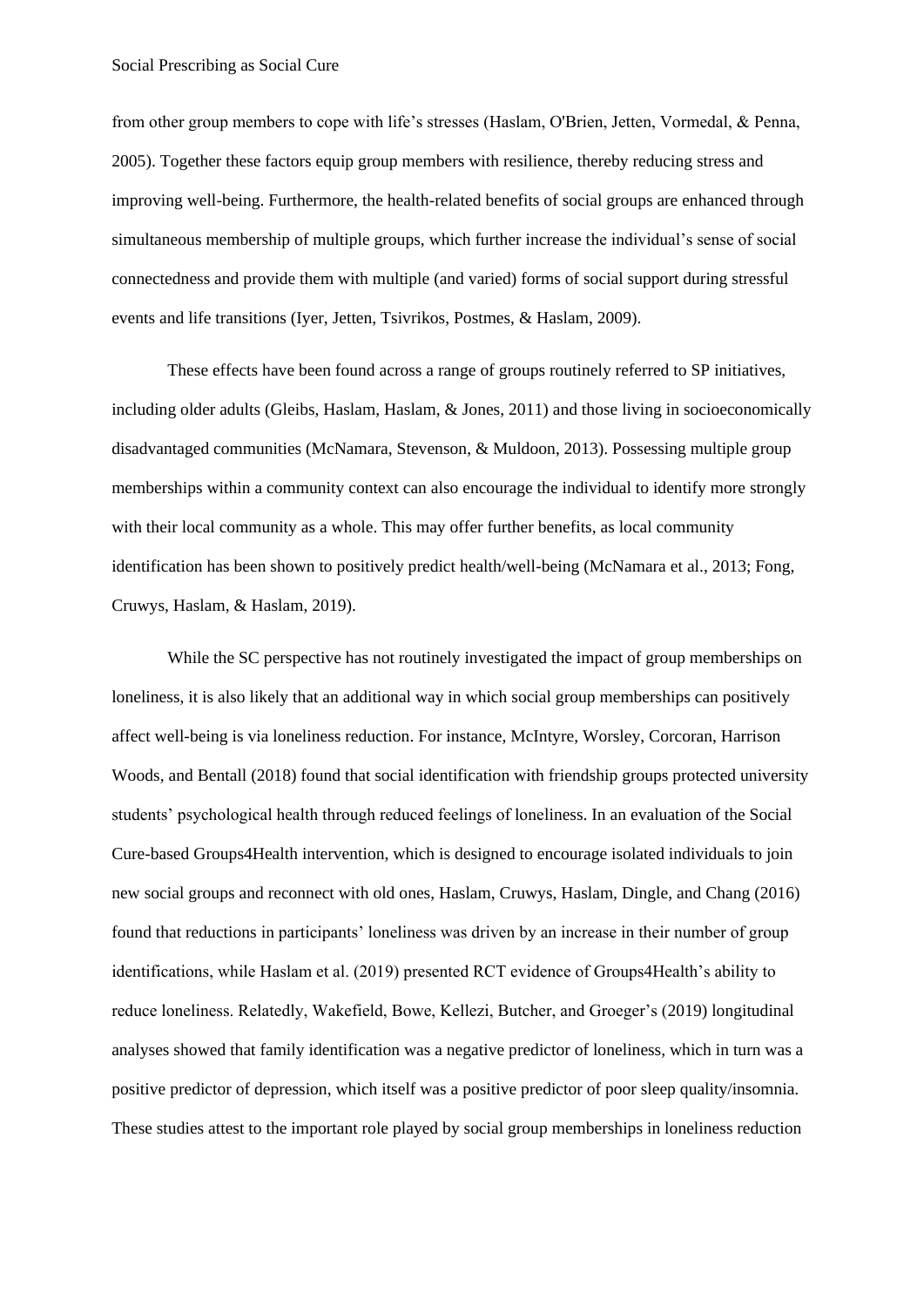and indicate the ways in which SP initiatives might be able to reduce negative health impacts of loneliness through enhancing social group memberships.

# **The Present Study**

The present study is part of a larger programme of research using a multi-method, longitudinal approach to explore these processes in an ongoing SP pathway (Authors, 2019a; Authors, 2018). While our previous work has explored whether the SC perspective captures the experiences of healthcare staff and patients in a SP pathway, and whether SC processes help explain the effect of the pathway on healthcare usage, this is the first study to longitudinally explore whether an SP pathway actually enhances patient quality of life via SC processes. There are five hypotheses, which, together, provide a robust test of the efficacy of the SP initiative under investigation, and address our aim of exploring the extent to which that efficacy is underpinned by specific SC processes (community belonging, social support, and loneliness reduction):

- 1. Before beginning the intervention, SC-related variables such as community belonging and social support will correlate positively with participants' quality of life, while loneliness will correlate negatively with quality of life. Observing these relationships would indicate the suitability of the sample for SP, and suggest that any SC processes fostered by the SP intervention are likely to improve participants' quality of life.
- 2. The SP initiative will improve quality of life over time.
- 3. If there are quality of life improvements, they will be caused by an increase in participants' number of group memberships.
- 4. Greater number of group memberships during the SP intervention will predict enhanced quality of life via SC processes.
- 5. Improvements in quality of life and/or number of group memberships will be maintained after the SP intervention has concluded. This would provide evidence of long-term benefits.

We now summarise the specific SP pathway under investigation.

## **SP Pathway Overview**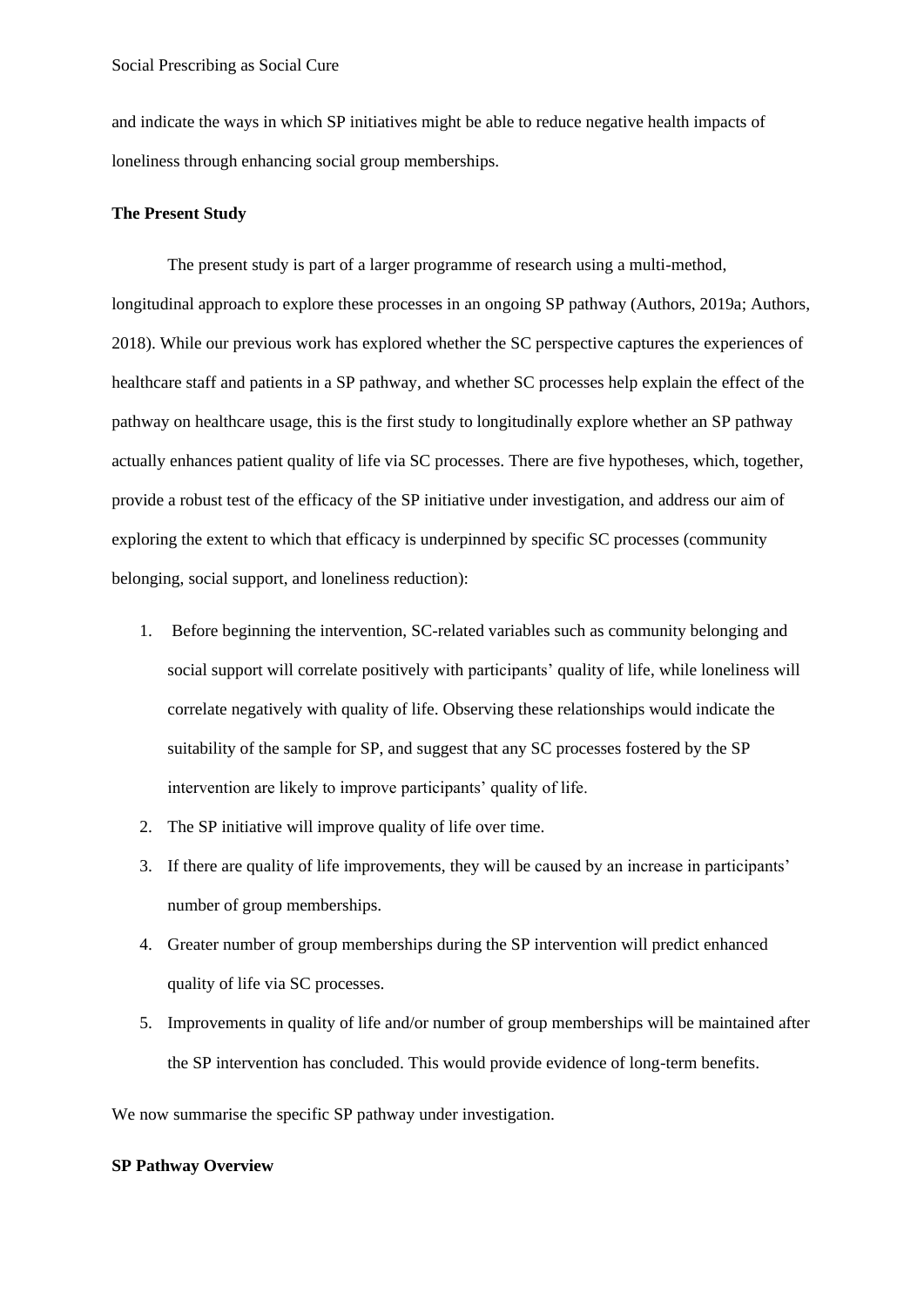This NHS-based SP pathway began in Nottinghamshire in 2017, and is targeted at any locally-living adult that is managing one or more long-term physical/mental health conditions, and is feeling isolated, lonely, or socially anxious. The pathway supplements regular healthcare and is intended to reduce inappropriate healthcare usage by improving illness prevention and selfmanagement. Over 90% of referrals are made by GPs/practice nurses, but patients may self-refer. Once referred, patients' needs are assessed by a Health Coach (HC), who either recommends self-care management, or refers the patient to a community-based Link Worker (LW) who connects patients to relevant voluntary/community groups. Patients are re-contacted regularly for progress monitoring.

#### **Method**

#### **Participants and Procedure**

All data were gathered during the first two years of the pathway's operation (November 2017- Febrary 2019). Baseline (T0) survey data were gathered by HCs from six hundred and fifty-five patients before they began the SP intervention. A sample of six hundred and thirty participants was included in the present T0 analysis (285 males, 340 females, 5 unknown;  $M_{\text{age}} = 52.74$  years,  $SD =$ 14.79, *range* = 17-85). These data were gathered in face-to-face meetings at participants' GP surgeries. Data were collected via survey questions which were read out to participants, and the responses were recorded by the HC. Verbal informed consent was obtained from all participants. Ethical approval was obtained from the West Midlands NHS REC Committee 17/WM/0398.

Follow-up 1 (T1) data were collected by HCs around four months after T0 (*M* = 119.66 days,  $SD = 28.03$ , *range* = 62-180 days) during a routine follow-up.<sup>1</sup> Data were collected via survey questions which were read out to participants (either in-person or via telephone), and responses were recorded by the HC. HCs were only able to follow-up some participants due to their busy work schedules. This data collection is part of participants' standard care on the pathway. A sample of 178 participants were included in the T1 analysis (86 males, 91 females, 1 unknown;  $M_{\text{ave}} = 55.75$  years, SD = 13.80, *range* = 19-85 years). Bonferroni-corrected between-groups *t*-tests were used to compare those who were followed-up and those who were not followed up at T1 on all nine variables (critical *p*-value = .05/9 = .006). Followed-ups had significantly more group memberships ( $M = 1.89$ ,  $SD =$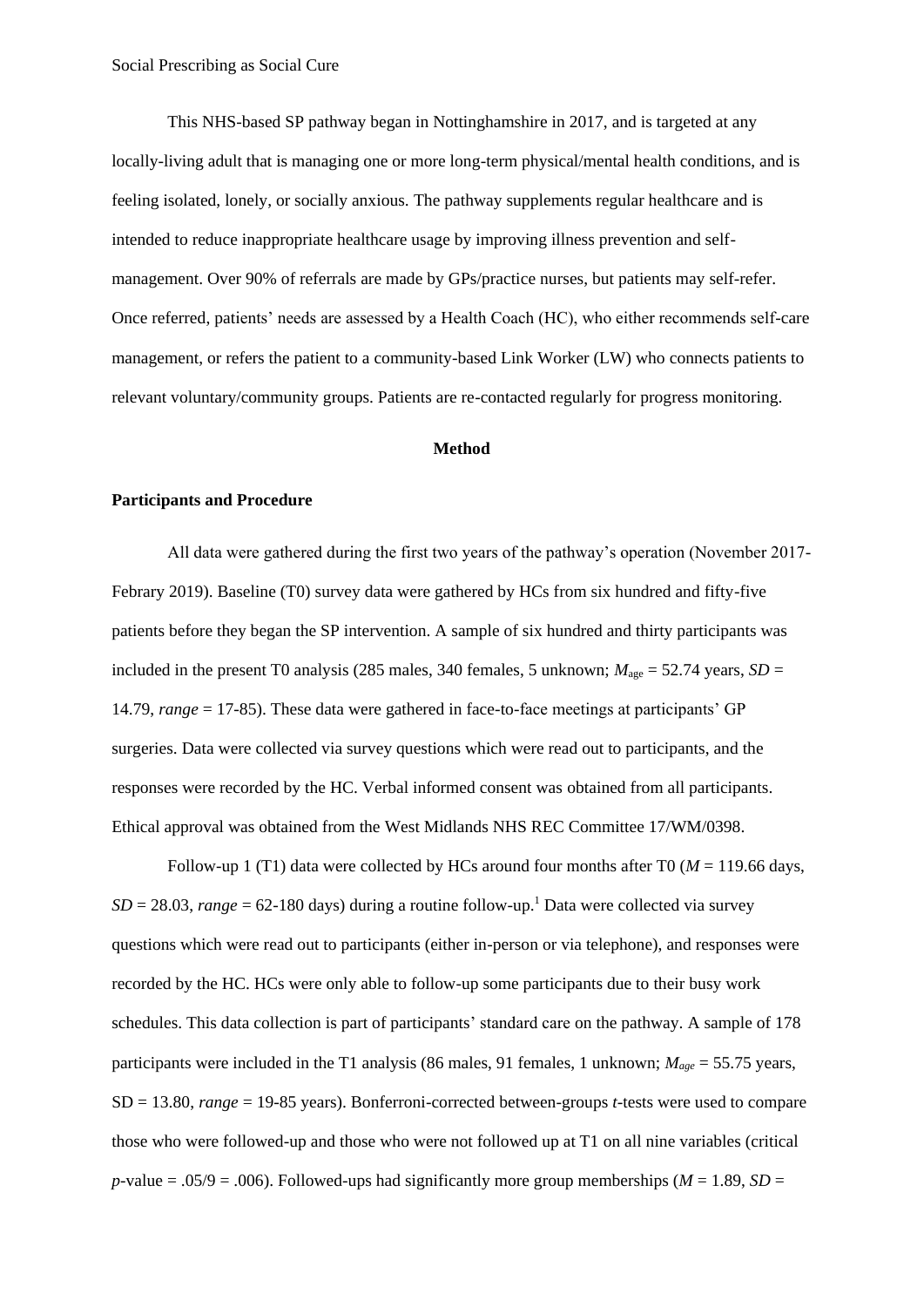1.59 vs.  $M = 1.51$ ,  $SD = 1.37$ ,  $t(628) = -2.94$ ,  $p = .003$ , and were older ( $M = 55.75$ ,  $SD = 13.80$  vs.  $M$  $= 51.56, SD = 15.01$ ,  $t(625) = -3.22, p = .001$ .

Follow-up 2 (T2) data were collected from a subsection of participants by HCs in the same manner as the T1 data, six to nine months after T0 ( $M = 244.78$  days,  $SD = 67.67$ , *range* = 103-456 days). Again, HCs were only able to follow-up some participants due to their busy work schedules. Three participants completed their T2 survey less than six months after T0 (103 days, 107 days, and 115 days respectively), while fourteen completed their T2 survey more than nine months after T0 (values ranged from 287 days to 456 days). However, due to the relatively small sample size for the T2 survey, these data were retained. This led to a sample of 63 participants included in the T2 analysis (32 males, 31 females;  $M_{age} = 57.13$  years,  $SD = 15.17$ ,  $range = 24-84$  years). Bonferroni-corrected between-groups *t*-tests were used to compare those who were followed-up and those who were not followed up at T2 on all nine variables (critical  $p$ -value = .05/9 = .006). No comparisons reached the  $p$  $< .006$  level of significance, although followed-ups were older ( $M = 57.13$ ,  $SD = 15.17$  vs.  $M = 52.25$ ,  $SD = 14.68$ ),  $t(625) = -2.49$ ,  $p = .013$ , and reported poorer health-related quality of life (*M* = 0.51, *SD*  $= 0.36$  vs.  $M = 0.62$ ,  $SD = 0.31$ ,  $t(73.23) = 2.36$ ,  $p = .021$ .

# **Measures**

**Number of group memberships.** Participants were given a list of ten social groups ("*family; sports clubs, gyms, or exercise class; tenant group/resident group/neighbourhood watch; political party/trade union/environmental group; church or other religious group; education/art/music group, or evening class; social club; support group (e.g., diabetes support); any other organisations, club, or society"*) and were asked to indicate to which they belong. Alternatively, participants could tick "*I am not a member of any groups*". From this, participants' *number of group memberships* was calculated.

**Community belonging.** We measured *community belonging* with a single item previously used in population surveys of social attitudes and behaviours, which is known to have good predictive ability (Hayward, Dowds, & Shaw, 2014), ("*Thinking about this local community, the kind of place it is and the kind of people who live around here, would you say that you feel a sense of belonging to this local community?*"). Participants rated their agreement on a 1 (*definitely not*) to 4 (*yes definitely*) scale and were asked to define 'local community' in any way that was meaningful to them.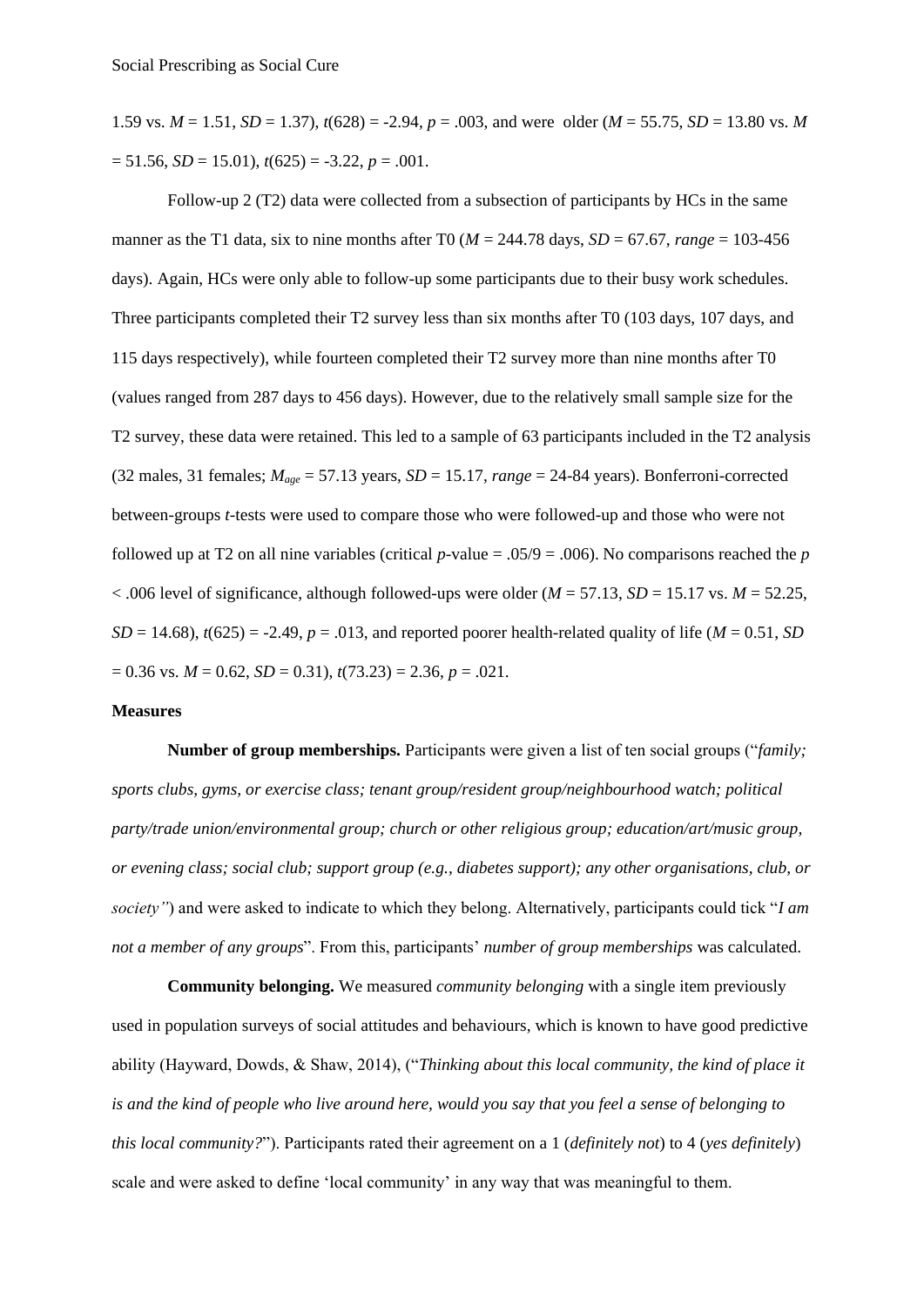**Social support.** Participants' *social support* was measured with a four-item scale from Haslam et al. (2005). Participants rate their agreement with each item (e.g., "*Do you get the emotional support you need from other people*?") on a 1 (*not at all*) to 5 (*completely*) scale. The mean of the items was found, with higher values indicating greater social support.

**Loneliness.** We measured *loneliness* with the eight-item ULS-8 (Hays & DiMatteo, 1987). Participants rated their agreement with each item (e.g., "*I lack companionship*") on a 1 (*not at all*) to 5 (*completely*) scale. The mean of the items was found, with higher values indicating greater loneliness.

**Health-related quality of life.** Participants' self-reported *health-related quality of life (QoL)* was measured with the EQ5D (EuroQol Group, 1990). Five health dimensions (mobility, self-care, usual activities, pain, and anxiety/depression) are each assessed with a single item on a 1-3 scale (e.g., mobility: "*I have no problems walking about/I have some problems walking about/I am confined to bed*"). Participants select one option for each item. Calculations were conducted as per the authors' instructions, leading to a score ranging between -0.59 and 1, with higher values indicating better QoL.

**Demographics.** Finally, participants were asked to specify their *age*, *gender* (male = 1, female = 2; other options were available, but all participants identified as either male or female), *relationship* ( $0 = no$ ,  $1 = yes$ ), and *education* ( $0 = no$  qualifications,  $1 = school/college$  qualifications,  $2 =$  university/work-based qualifications).

#### **Results**

# **Do SC-related variables correlate with participants' quality of life before beginning the SP intervention?**

**Correlations.** As expected, participants' QoL at T0 correlated positively with number of group memberships ( $r = 0.11$ ,  $p = 0.005$ ), community belonging ( $r = 0.22$ ,  $p < 0.001$ ), social support ( $r = 0.01$ ) .21,  $p < .001$ ), and negatively with loneliness ( $r = -.33$ ,  $p < .001$ ). Additionally, number of group memberships correlated positively with community belonging ( $r = .31$ ,  $p < .001$ ), social support ( $r =$ .14,  $p = .01$ ), and negatively with loneliness ( $r = -.19$ ,  $p < .001$ ). Community belonging also correlated negatively with loneliness ( $r = -0.43$ ,  $p < .001$ ), and positively with social support ( $r = 0.38$ ,  $p < .001$ ). Social support also correlated negatively with loneliness  $(r = -.50, p < .001)$ .

#### **Does the SP initiative improve participants' QoL?**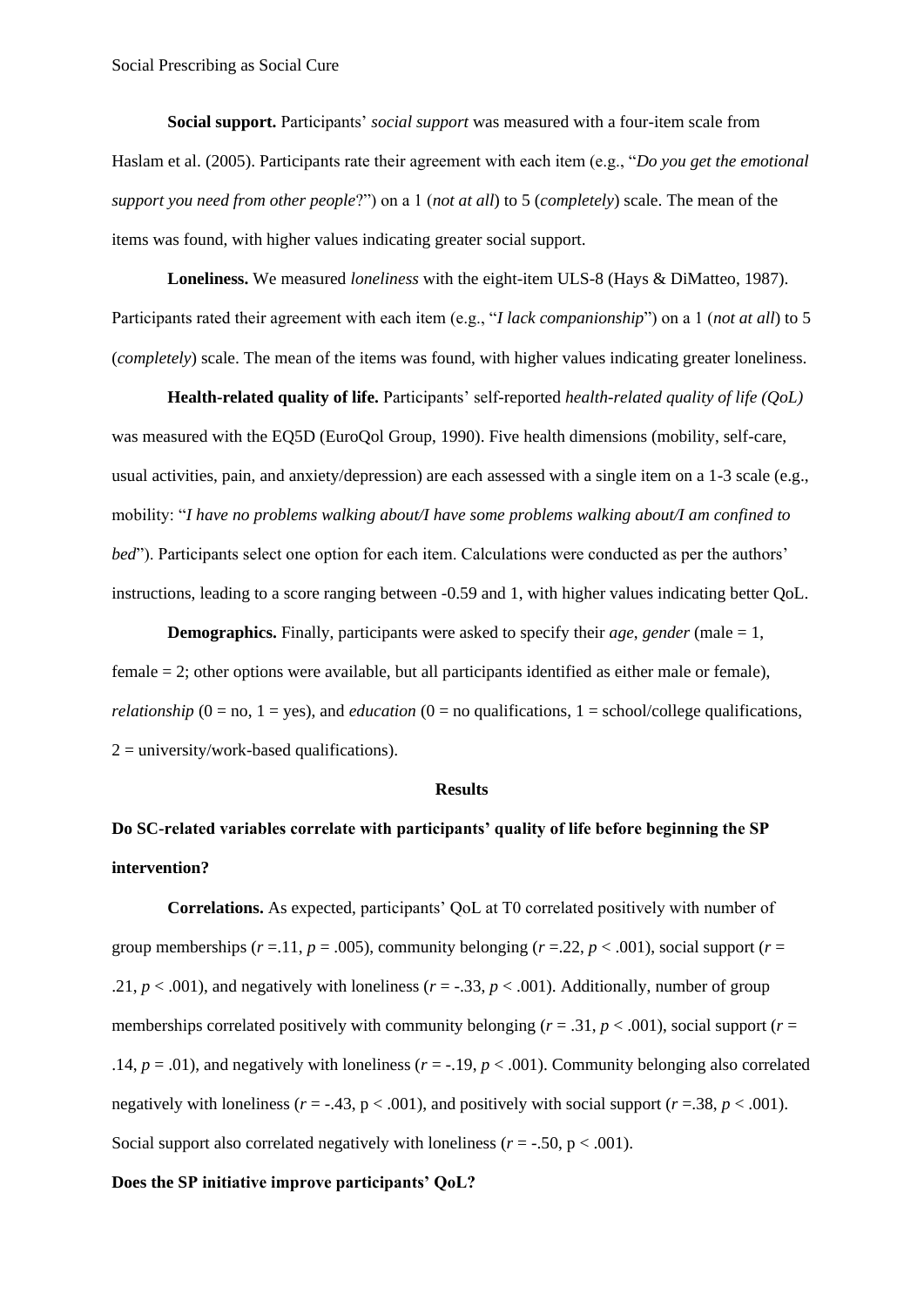**Correlations.** Although number of groups at T0 did not correlate with QoL at T0 ( $p = .74$ ), it positively correlated with QoL at T1, albeit only approaching significance (*p* = .072). As expected, there was a significant positive correlation between number of groups at T0 and T1 ( $p = .002$ ), and between OoL at T0 and T1 ( $p < .001$ ).

**ANOVA.** To explore the extent to which QoL changed between T0 (immediately preintervention) and T1 (around four months later), a repeated measures analysis of variance (ANOVA) was conducted. This revealed that participants' QoL increased significantly between T0 and T1,  $F(1,177) = 4.26, p = .04.$ 

# **Are participants' QoL improvements over time caused by an increase in their number of group memberships?**

**Repeated measures analysis of variance.** We predicted participants' number of group memberships would increase during their SP participation. As expected, a repeated measures analysis of variance (ANOVA) revealed that number of group memberships increased significantly between T0 and T1, *F*(1,177) = 4.07, *p* = .04.

**Cross-lagged panel analysis.** Based on the SC perspective, we predicted that participants' number of group memberships was driving their improvements in QoL over time. To test this, a crosslagged panel analysis was conducted using AMOS software. The model is saturated (i.e., all paths have been estimated), so fit statistics are unavailable. All regression weights are standardized. Number of group memberships at T0 was a significant positive predictor of QoL T1 (*beta* = .12, *p* = .03). QoL T0 was not a predictor of number of group memberships at T1 (*beta* = -.04, *p* = .61). As expected, number of group memberships at T0 was a positive predictor of number of group memberships at T1 (*beta* = .23, *p* = .001), and QoL T0 was a significant positive predictor of QoL T1 (*beta* = .68,  $p < .001$ ). The  $R^2$  values for QoL T1 and number of group memberships T1 were .48 and .06 respectively, indicating that the T0 predictors explained 48%, and 6% of the variance in the T1 variables respectively. Overall, this model shows that number of group memberships exerted a positive effect on QoL over time, but not vice-versa.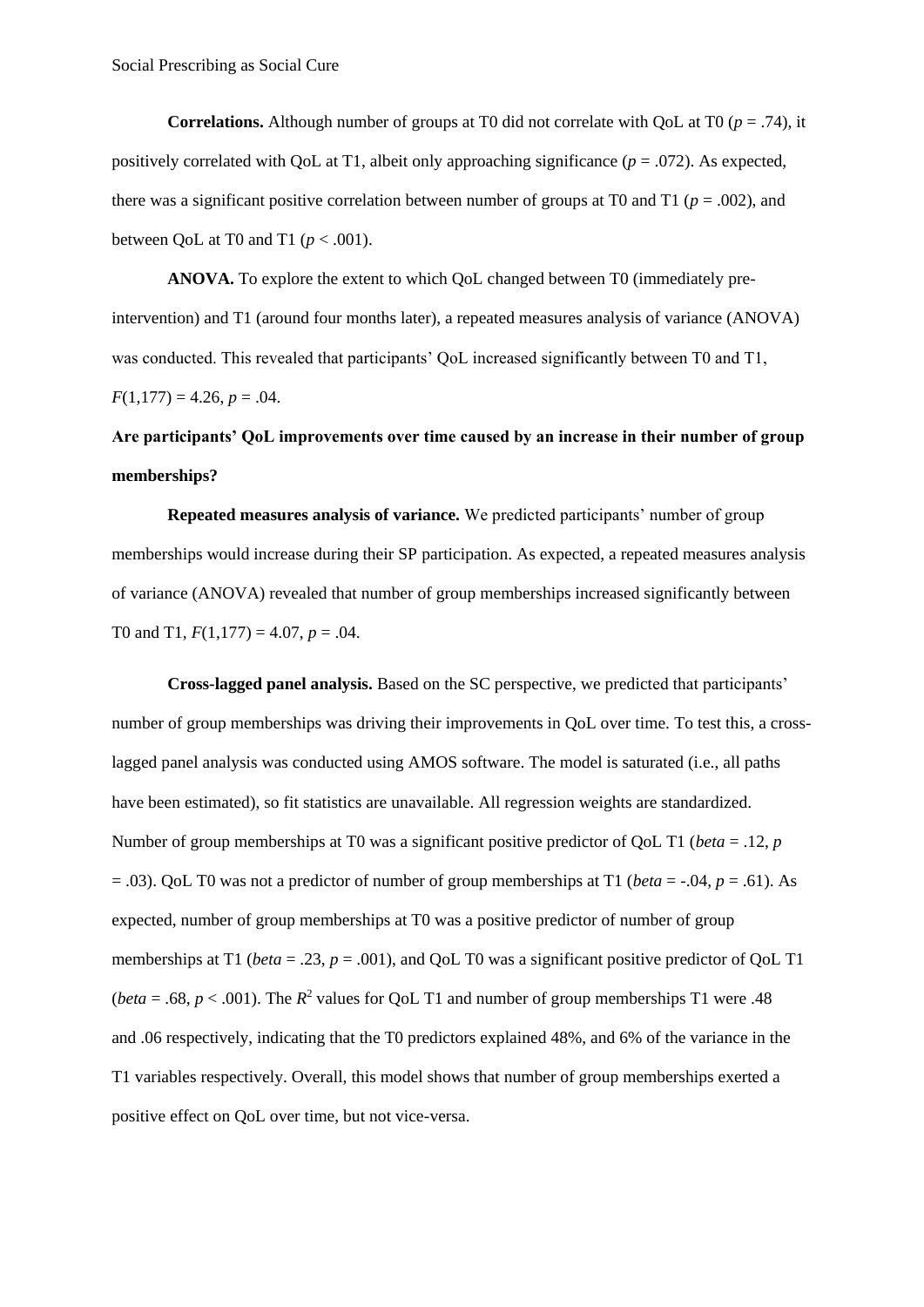# **Does participants' change in number of group memberships between T0 and T1 predict enhanced QoL via social psychological processes at T1?**

**Mediation.** A serial mediation analysis was conducted to test the prediction that the change in participants' number of group memberships between T0 and T1 (number of groups at T0 subtracted from number of groups at T1) would predict T1 QoL via a chain of three T1 mediators. Specifically, it was hypothesised that an increase in number of group memberships between T0 and T1 would positively predict sense of community belonging T1, which would positively predict social support T1, which would negatively predict loneliness T1, which would negatively predict QoL T1. This ordering of variables in consistent with previous Social Cure theorising and research, which argues that joining more social groups provides a richer social environment (Iyer et al., 2009), thereby allowing people to feel more integrated into their communities. Meanwhile, this sense of community belonging encourages people to feel that social support is available from others, helping them feel less lonely (Haslam et al., 2018). Finally, since loneliness has well-established negative effects on wellbeing (e.g., Wakefield et al., 2019), reducing loneliness is likely to enhance QoL.

Model 6 in version 3.0 of Hayes' PROCESS macro was used (as reported above). Age, gender, relationship, and education were included as control variables, as were the T0 versions of community belonging, social support, loneliness, and QoL.

Supporting predictions, change in number of group memberships between T0 and T1 was a positive predictor of community belonging (*coeff* = .09, *SE* = .04, *t* = 2.55, *p* = .01, *LLCI* = .02, *ULCI*  $= .16$ ), while community belonging T1 was a positive predictor of social support T1 (*coeff* = .33, *SE* = .08,  $t = 4.32$ ,  $p < .001$ , *LLCI* = .18, *ULCI* = .48). In turn, social support T1 was a negative predictor of loneliness T1 (*coeff* = -.23, *SE* = .08, *t* = -2.99, *p* = .003, *LLCI* = -.38, *ULCI* = -.08), which itself was a negative predictor of QoL T1 (*coeff* =  $-.06$ , *SE* =  $.02$ ,  $t = -2.65$ ,  $p = .009$ , *LLCI* =  $-.11$ , *ULCI* =  $-.02$ ). The indirect effect of change in number of group memberships between T0 and T1 on QoL T1 through the three T1 mediators was significant (*effect* = .0004, *BootSE* = .0003, *BootLLCI* = .000, *BootULCI* = 0.013). The total effect of number of group memberships on QoL was non-significant, indicating indirect-only mediation (Zhao, Lynch, & Chen, 2010;  $\epsilon$ *ffect* = -.01, *SE* = .01, *t* = -1.17, *p* =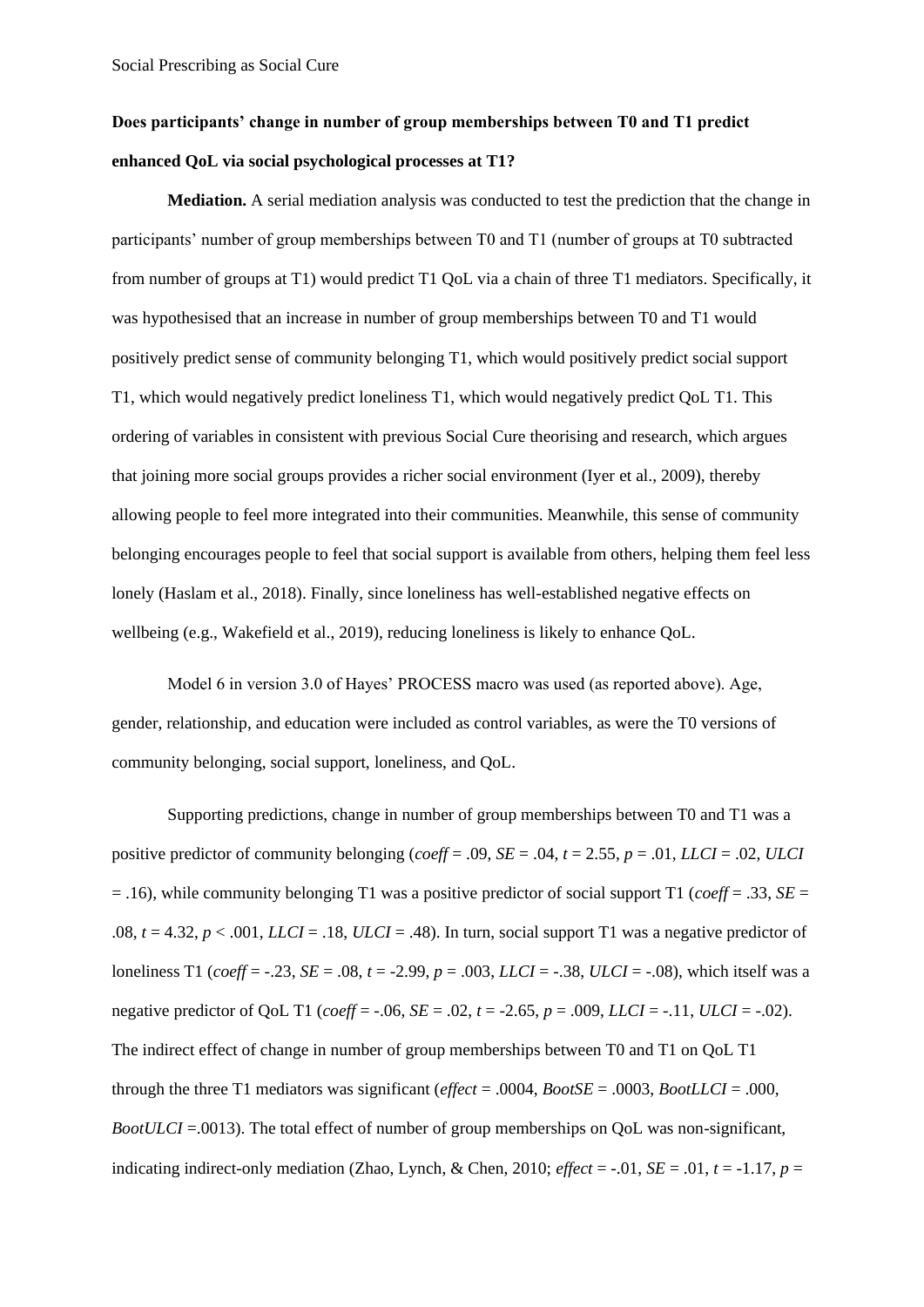.24, *LLCI* =  $-0.03$ , *ULCI* =  $-0.01$ ), and this remained non-significant when the mediators were accounted for (*effect* =  $-.01$ , *SE* =  $.001$ ,  $t = -1.51$ ,  $p = .13$ , *LLCI* =  $-.03$ , *ULCI* =  $.004$ ).

# **Were the T1 improvements in QoL and number of group memberships maintained at T2?**

**Correlations.** Number of groups at T1 did not correlate with QoL at T1 (*p* = .33), or at T2 (*p* = .68). As expected, there was a significant positive correlation between number of groups at T1 and T2 ( $p = .002$ ), and between QoL at T1 and T2 ( $p < .001$ ).

**ANOVA.** To explore whether the improvements in QoL and number of group memberships observed at T1 (around 4 months after recruitment) were maintained at T2 (around 6-9 months after recruitment), a repeated measures ANOVA was conducted  $(n = 63)$ . This revealed that participants' QoL did not change between T1 ( $M = 0.55$ ,  $SD = 0.38$ ) and T2 ( $M = 0.59$ ,  $SD = 0.37$ ),  $F(1,45) = 0.54$ ,  $p = .47$ , indicating that the QoL enhancement observed between T0 and T1 was maintained. However, participants' number of group memberships declined significantly between T1 ( $M = 2.76$ ,  $SD = 1.65$ ) and T2 ( $M = 1.52$ ,  $SD = 1.31$ ),  $F(1,45) = 28.29$ ,  $p < .001$ .

#### **Discussion**

SP is a potentially transformative approach to the delivery of healthcare within community settings. The evidence for its economic and therapeutic efficacy is building and, in the UK at least, SP has been introduced into healthcare provision. However, as we have argued, SP is a practice in need of a theory (Authors, 2019b). Without an understanding of why SP has its impact on health, it remains difficult to refine its effects. As a result, a confusing plethora of models with different systems of recruitment, engagement, and delivery have emerged, with varying success rates (Kimberlee, 2013), which has promoted scepticism from the medical community (e.g. Husk, Elston, Gradinger, Callaghan, & Asthana, 2019). In order to transcend this confusion, we wanted to identify the 'active ingredients' in SP so it can be adapted to meet needs of particular patient groups. We attempted to do this by applying a theoretical framework to the evaluation and investigation of the effects of a current SP initiative.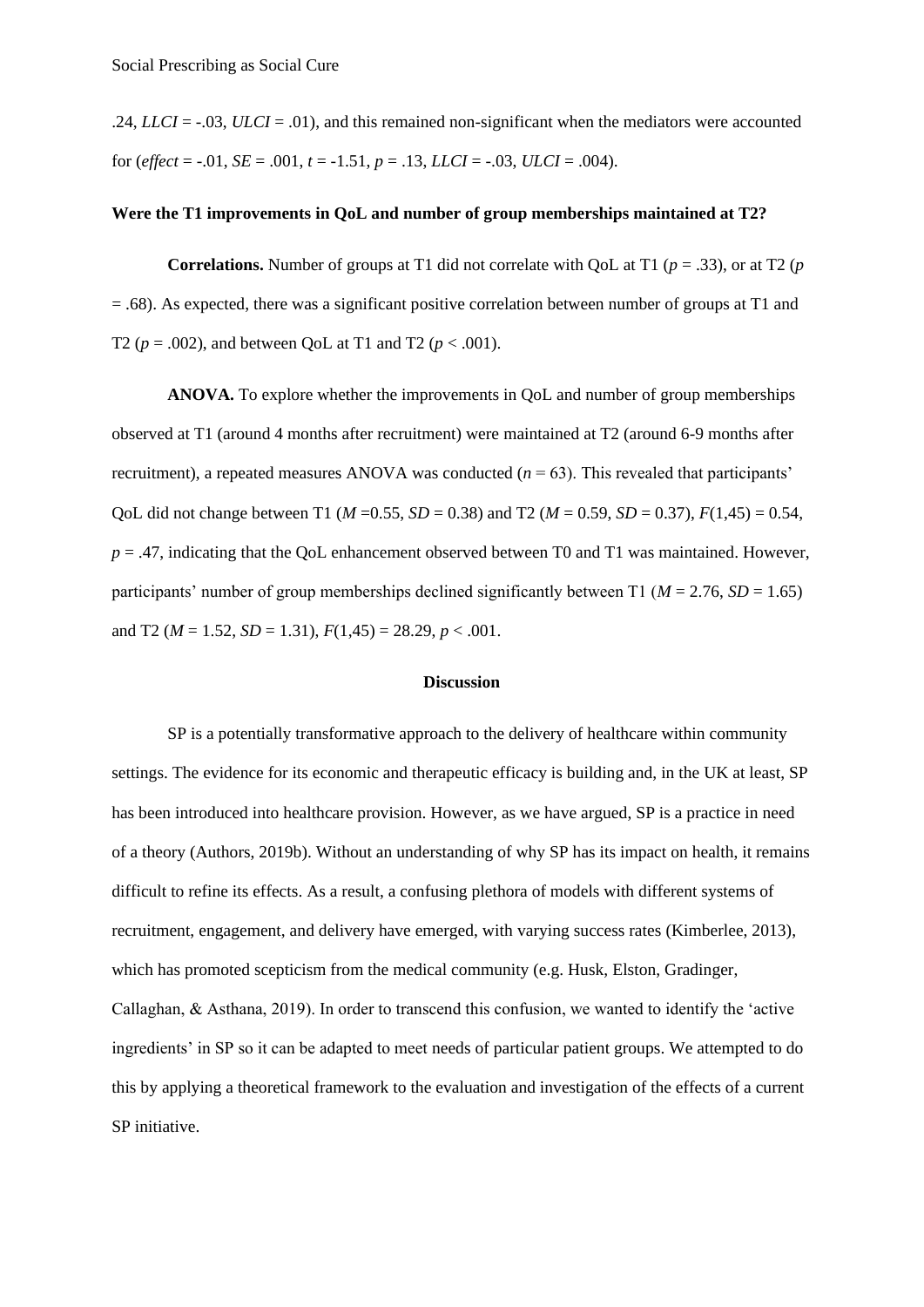The SP initiative examined here shares many of the limitations of other programmes: its referral criteria are a loose mix of medical and social indicators, its referrals are overwhelmingly from GP surgeries (and hence may not represent the wide range of non-clinical loneliness sufferers), and patients are rarely referred to activities using clearly-defined therapeutic principles. There is an absence of a central theoretical concept to the programme, and no key element is thought to underlie patients' treatment. Yet despite this, the SP programme works. In line with previous studies attesting to SP's benefits (e.g., Potter, 2013; White & Salamon, 2010), our analysis shows significant improvements in patient QoL at T1, which are sustained at T2.

How is this programme working? At recruitment, we see strong relationships between participants' social integration, loneliness, and well-being. These match general patterns identified in prior SC research whereby social inclusion, and specifically group memberships, is associated with better health. For this sample then, these results suggest the SC model has predictive validity.

Building on this, our examination of why QoL improves as a result of the intervention again points to the pivotal role of these SC processes. First, there is an increase in the range of group memberships reported by patients at T1, which parallels the observed health improvements. Moreover, our cross-lagged model shows that QoL at T1 is predicted by number of group memberships at T0. The number of groups to which a patient initially belongs thus predicts their future health, rather than vice versa. On this basis we have evidence of SC factors playing an important role in health improvement.

More definitive evidence is provided by our modelling of the T0 and T1 data. Across T0 and T1 we show a specific sequence of variables which mediate the relationship between group memberships and QoL. Specifically, the increase in group memberships between the time-points predicts an increased sense of community belonging, which in turn increases perceived social support. In other words, increased group memberships have their positive impact upon QoL through increasing these elements of social inclusion. This aligns with the mass of SC research demonstrating how identification with multiple groups can unlock social support from fellow group members to help cope with challenges (Iyer et al., 2009).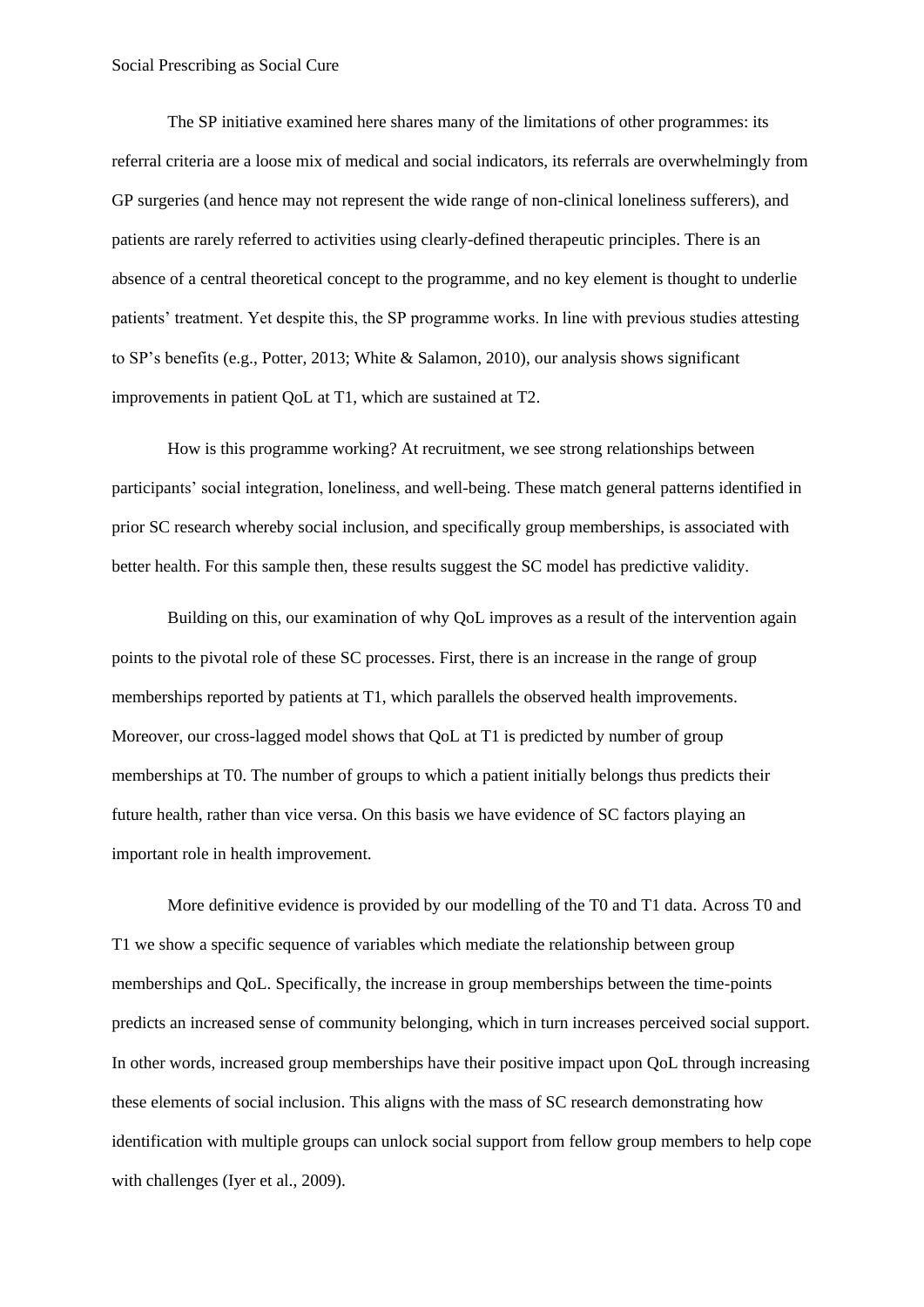In addition, the model includes loneliness as the third mediating variable, pointing to the specific impact of SC processes on health via reduced loneliness (Haslam et al., 2019; McIntyre et al., 2018; Wakefield et al., 2019). The T0 correlations confirm that loneliness has a negative relationship with health-related quality of life before the programme began, while the mediation model indicates that SP has its health benefits (at least in part) through loneliness reduction. While SP programmes have often suggested that SP has effects through loneliness reduction (see Brandling & House, 2009). ours is the first to demonstrate that this is the case, as well as the first to link loneliness to community belonging.

Of course, we must acknowledge the study's limitations. While our samples at T0 and T1 are substantial and afford longitudinal analyses, the attrition at T2 is severe, and does not allow for advanced analyses which would determine the specific mediators predicting long-term benefits of this intervention. Because the data were gathered by HCs, the predominant reason for this attrition was practical: the pathway involved a small number of HCs, whose time was dominated by the fulfilment of their work-related duties. T2 data collection took place at an exceptionally busy time for the HCs, as the number of patients on the pathway had peaked, and their focus was to ensure that all patients received the coaching they needed. This meant that they were unable to follow-up most patients. While this is not ideal for research purposes, it reflects the challenges of collecting data in real-world interventions with limited HC capacity/funding. It also means that any differences between participants who were/were not followed up are unlikely to represent differences in pathway engagement.

Second, our focus is primarily on the social factors impacting upon the entire sample of participants, and we acknowledge the particular needs of patients with severe mental health/mobility issues which affect social functioning. Further research is required to examine how SP can be adapted to the needs of these specific groups. Third, the initiative was developed and delivered within a particular socio-economic and demographic context: a relatively affluent, ethnically homogeneous suburb of a UK city in which there were many social groups available to participants. While we could expect more pronounced social isolation in more deprived/diverse/rural areas, the efficacy of SP will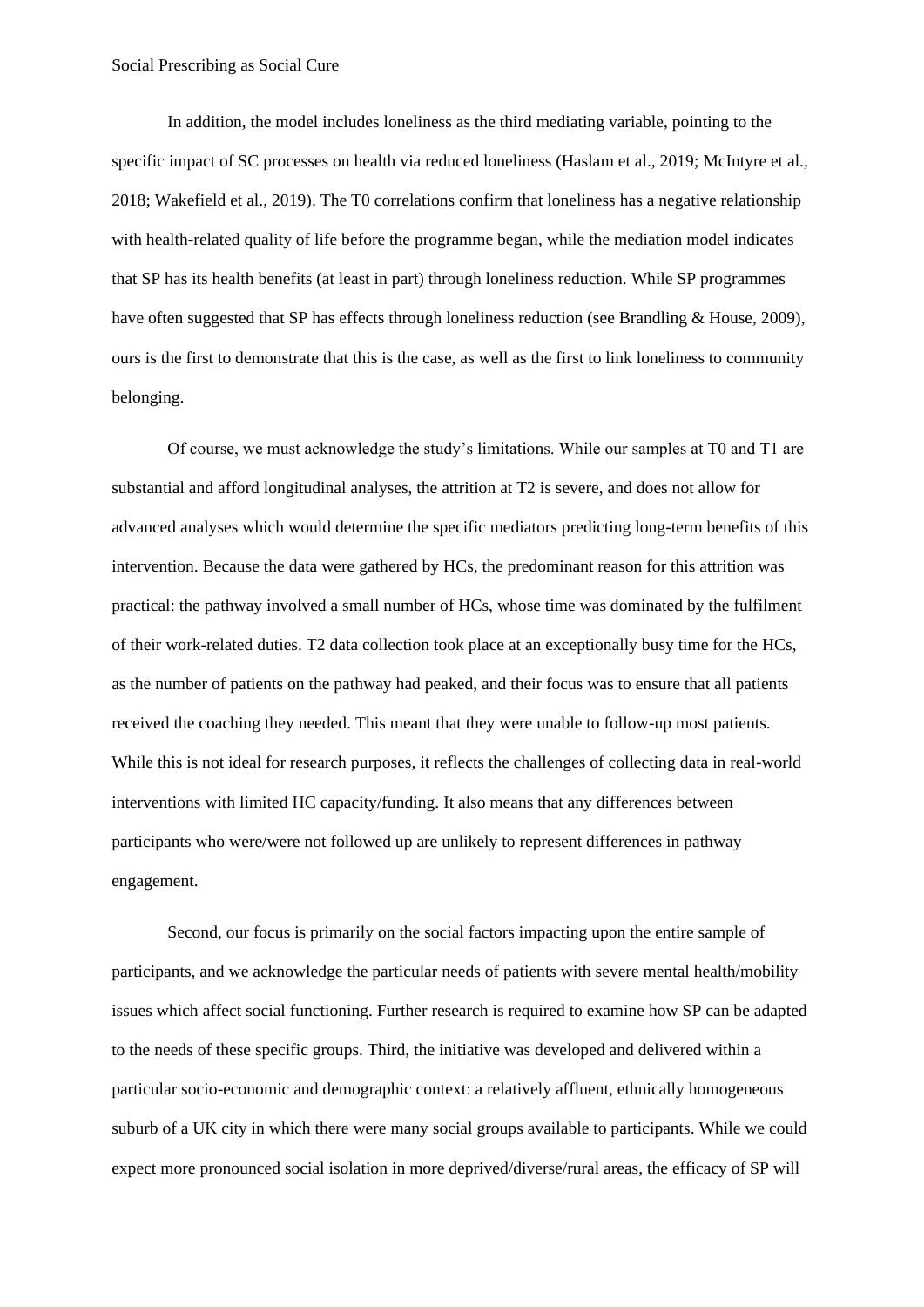clearly depend upon the community resources available, and the degree to which these can enhance community identification.

Bearing these limitations in mind, we argue that the demonstration of the fundamental role played by SC processes in the operation of this programme has key implications for SP's design/delivery. First, our findings place community at the heart of this form of healthcare delivery. Often, community is simply seen as a set of resources to be drawn upon by health professionals in order to address the healthcare burden. Our research suggests that local community plays a more fundamental role than this, impacting directly upon QoL. We know that community identity can shape residents' lives in fundamental ways (Fong et al., 2019). While tailored health activities may well address the individual's specific health needs, greater social inclusion can promote community-wide well-being. SP therefore needs to be more explicitly community-health focussed, with a broader goal of promoting community cohesion and provision as well as individual patient integration. Indeed, it is heartening to see these wider issues being discussed in the NHS's SP Summary Guide and Long-Term Plan (NHS, 2019a, 2019b).

Second, we propose that the SC processes we have found to be central to SP should be embedded in the recruitment of patients. The SP intervention we explored did not clearly articulate the social inclusion focus of the programme, leading to the recruitment of a diffuse patient body with little understanding of the social factors impacting on their health, or the purpose of SP in reducing social isolation. This could create confusion and disengagement if patients' understandings diverge from those of pathway staff (Authors, 2019a). We argue that SP is a unique opportunity to engage patients in an open decision-making process regarding how best to harness social factors to improve health. For this to happen, SP needs to be clearly advertised as a social intervention, SP providers need to be clear about its purpose, and the social, psychological, and health-related benefits of SP programmes need to be systematically captured; perhaps in a manner similar to Groups4Health, which emphasises this psycho-educational element (Haslam et al., 2016). Ultimately, in order to be maximally successful, SP needs to be communicated and delivered as a properly *social* cure.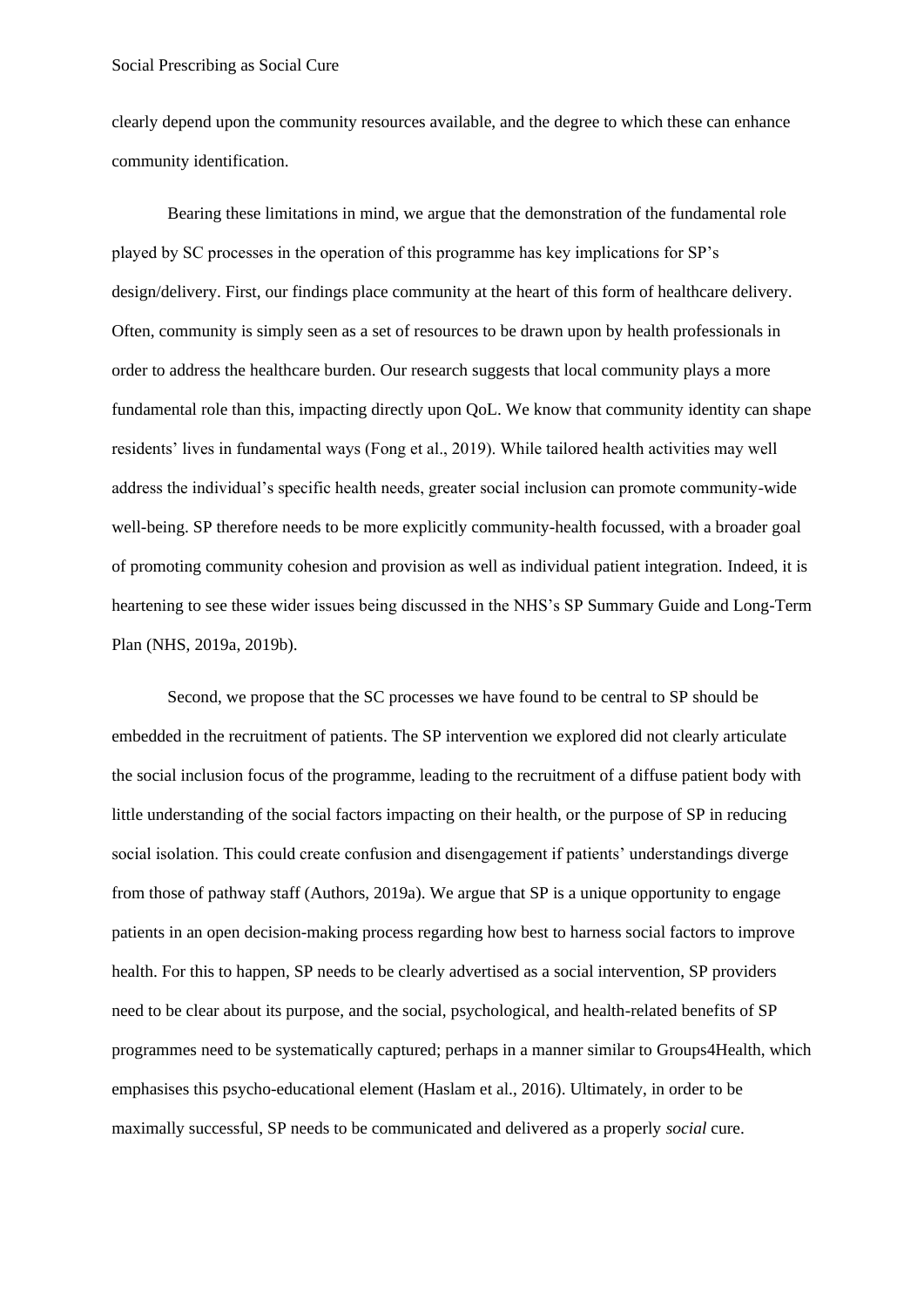## **Footnote**

<sup>1</sup>We computed an a priori minimum sample size of 34 for a repeated-measures ANOVA, assuming 0.80 power and a medium-sized partial  $\eta^2$  of .06. Pairwise deletion was used for missing data.

#### **References**

Authors (2018/2019a/2019b). *Papers redacted to avoid author identification*.

- Bickerdike, L., Booth, A., Wilson, P. M., Farley, K., & Wright, K. (2017). Social prescribing: less rhetoric and more reality: A systematic review of the evidence. *BMJ Open, 7(4),* e013384. Doi: 10.1136/bmjopen-2016-013384
- Brandling, J., & House, W. (2009). Social prescribing in general practice: Adding meaning to medicine. *British Journal of General Practice, 59(563),* 454-456. Doi: 10.3399/bjgp09X421085
- Cacioppo, J. T., & Cacioppo, S. (2018). Loneliness in the modern age: An evolutionary theory of loneliness (ETL). *Advances in Experimental Social Psychology, 58,* 127-197. Doi: 10.1016/bs.aesp.2018.03.003
- Cawston, P. (2011). Social prescribing in very deprived areas. *British Journal of General Practice*, *61*(586), 350-350. Doi: 10.3399/bjgp11X572517
- Chang, A. Y., Cowling, K., Micah, A. E., Chapin, A., Chen, C. S., Ikilezi, G., ... & Zhao, Y. (2019). Past, present, and future of global health financing: A review of development assistance, government, out-of-pocket, and other private spending on health for 195 countries, 1995– 2050. *The Lancet*. Doi: 10.1016/S0140-6736(19)30841-4
- Cruwys, T., Wakefield, J. R., Sani, F., Dingle, G. A., & Jetten, J. (2018). Social isolation predicts frequent attendance in primary care. *Annals of Behavioral Medicine*, *52*(10), 817-829. Doi: 10.1093/abm/kax054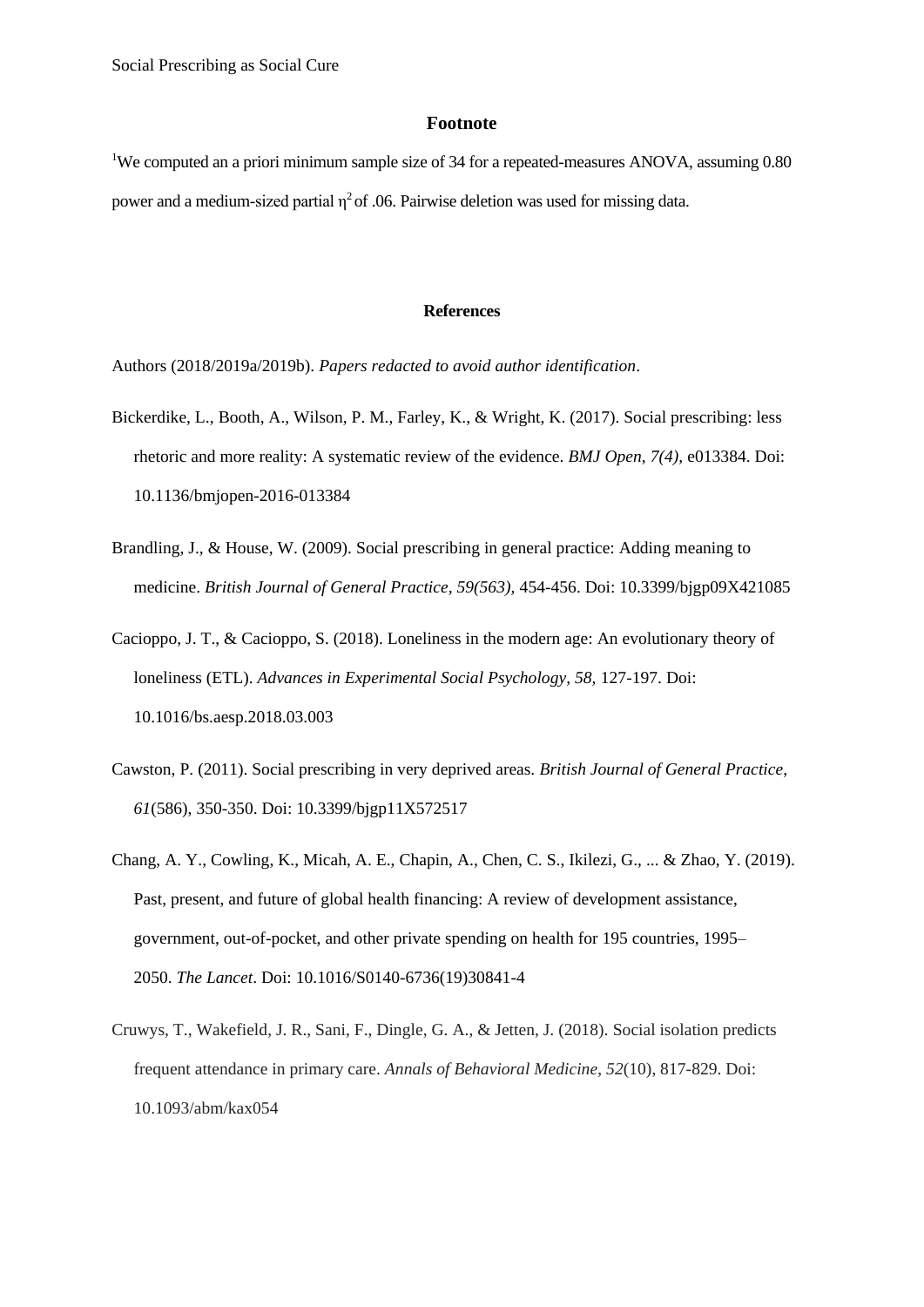- EuroQol Group (1990). EuroQol-A new facility for the measurement of health-related quality of life. *Health Policy (Amsterdam, Netherlands)*, *16*(3), 199-208. Doi: 10.1016/0168-8510(90)90421-9
- Fong, P., Cruwys, T., Haslam, C., & Haslam, S. A. (2019). Neighbourhood identification buffers the effects of (de-) gentrification and personal socioeconomic position on mental health. *Health & Place*, *57*, 247-256. Doi: 10.1016/j.healthplace.2019.05.013
- Gleibs, I.H., Haslam, C., Haslam, S.A., & Jones, J.M. (2011). Water clubs in residential care: Is it the water or the club that enhances health and well-being? *Psychology & Health*, *26(10)*, 1361-1377. Doi: 10.1080/08870446.2010.529140
- Haslam, C., Cruwys, T., Chang, M. X. L., Bentley, S. V., Haslam, S. A., Dingle, G. A., & Jetten, J. (2019). GROUPS 4 HEALTH reduces loneliness and social anxiety in adults with psychological distress: Findings from a randomized controlled trial. *Journal of Consulting and Clinical Psychology, 87*(9), 787-801. Doi: 10.1037/ccp0000427.
- Haslam, C., Cruwys, T., Haslam, S. A., Dingle, G., & Chang, M. X. L. (2016). Groups 4 Health: Evidence that a social-identity intervention that builds and strengthens social group membership improves mental health. *Journal of Affective Disorders*, *194*, 188-195. Doi: 10.1016/j.jad.2016.01.010.
- Haslam, S. A., Haslam, C., Cruwys, T., Jetten, J., Dingle, G. A., & Greenaway, K. (2017). Applying the social identity approach in clinical and health domains: key principles and insights. In S. Buckingham & D. Best (Eds.). *Addiction, behavioral change, and social identity* (pp. 26-45). London: Routledge.
- Haslam, C., Jetten, J., Cruwys, T., Dingle, G. A., & Haslam, S. A. (2018). *The new psychology of Health: Unlocking the social cure*. London: Routledge.
- Haslam, S. A., O'Brien, A., Jetten, J., Vormedal, K., & Penna, S. (2005). Taking the strain: Social identity, social support, and the experience of stress. *British Journal of Social Psychology*, *44*(3), 355-370. Doi: 10.1348/014466605X37468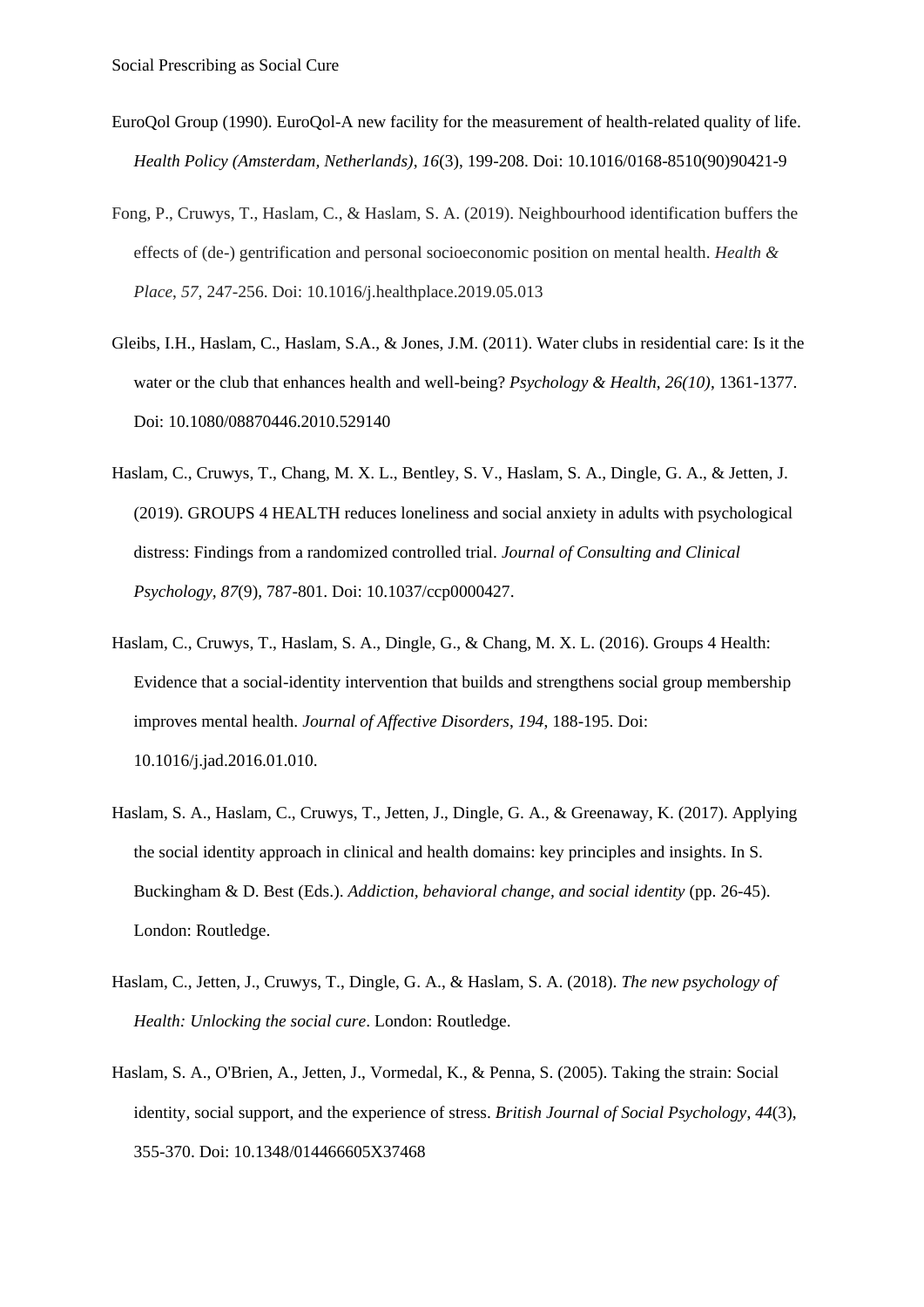- Hayes, A. F. (2017). *Introduction to mediation, moderations, and conditional process analysis: A regression-based approach*. London: Guilford.
- Hays, R. D., & DiMatteo, M. R. (1987). A short-form measure of loneliness. *Journal of Personality Assessment*, *51(1),* 69-81. Doi: 10.1207/s15327752jpa5101\_6
- Hayward, K., Dowds, L., & Shaw, C. (2014). *Belonging and Alienation in the new Northern Ireland*. (Research Update). Access, Research, Knowledge (Northern Ireland).
- Husk, K., Elston, J., Gradinger, F., Callaghan, L., & Asthana, S. (2019). Social prescribing: Where is the evidence? *British Journal of General Practice, 69(678),* 6-7. Doi: 10.3399/bjgp19X700325
- Iyer, A., Jetten, J., Tsivrikos, D., Postmes, T., & Haslam, S.A. (2009). The more (and the more compatible) the merrier: Multiple group memberships and identity compatibility as predictors of adjustment after life transitions. *British Journal of Social Psychology*, *48(4)*, 707-733. Doi: 10.1348/014466608X397628
- Kimberlee, R. (2013). *Developing a social prescribing approach for Bristol*. Bristol CCG. Retrieved December 1, 2018, from [http://eprints.uwe.ac.uk/23221/1/Social%20Prescribing%20Report](http://eprints.uwe.ac.uk/23221/1/Social%20Prescribing%20Report-final.pdf)[final.pdf](http://eprints.uwe.ac.uk/23221/1/Social%20Prescribing%20Report-final.pdf)
- Kimberlee, R. (2015). What is social prescribing? *Advances in Social Sciences Research Journal*, *2(1),* 102-110. Doi: 10.14738/assrj.21.808
- Kinsella, S. (2015). *Social Prescribing. A review of the evidence.* Wirral: Wirral Council Business and Public Health Intelligence Team.
- Leigh-Hunt, N., Bagguley, D., Bash, K., Turner, V., Turnbull, S., Valtorta, N., & Caan, W. (2017). An overview of systematic reviews on the public health consequences of social isolation and loneliness. *Public Health*, *152*, 157-171. Doi: 10.1016/j.puhe.2017.07.035
- McIntyre, J.C., Worsley, J., Corcoran, R., Harrison Woods, P., & Bentall, R.P. (2018). Academic and non-academic predictors of student psychological distress: The role of social identity and loneliness. *Journal of Mental Health*, *27(3),* 230-239. Doi: 10.1080/09638237.2018.1437608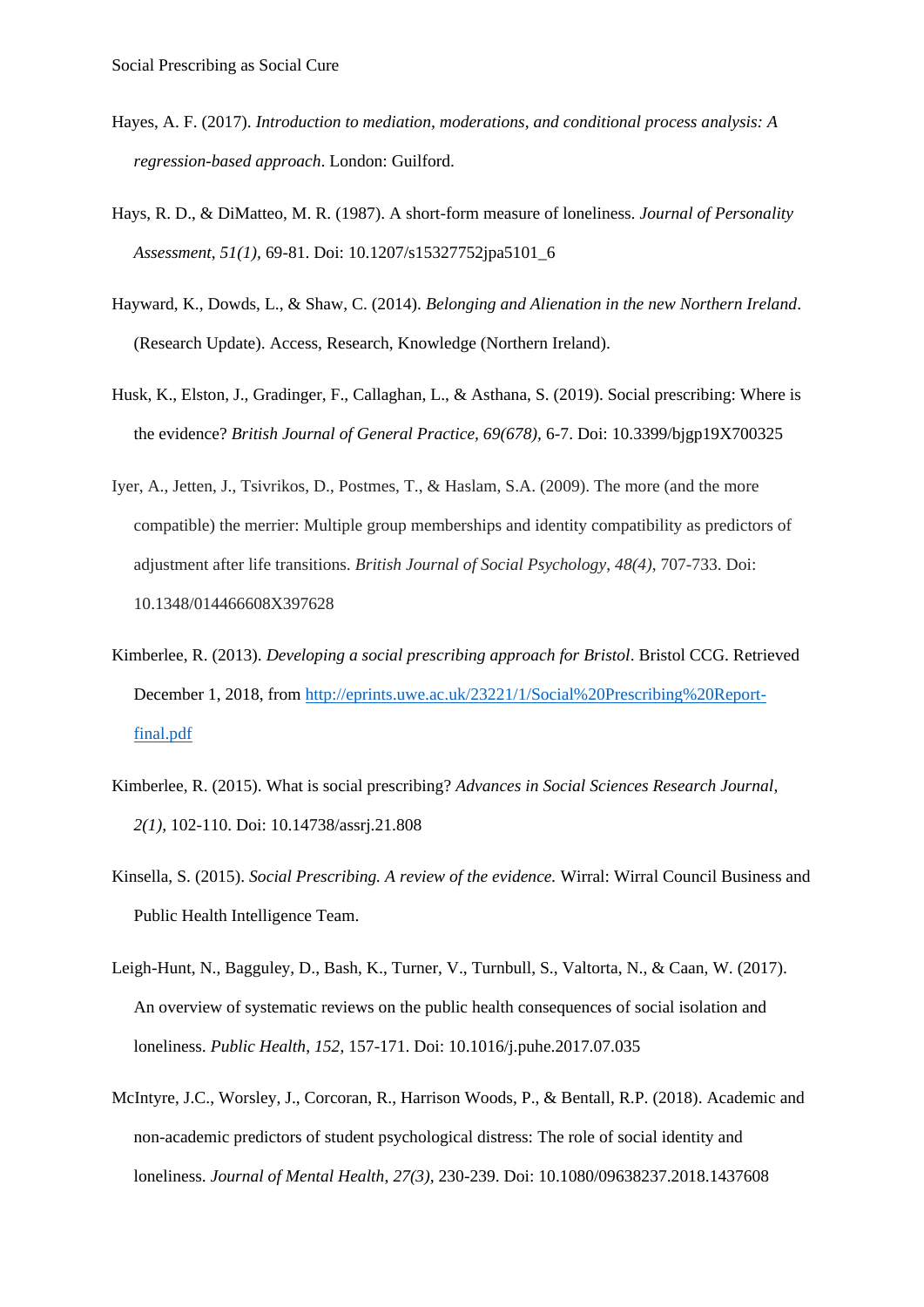- McNamara, N., Stevenson, C., & Muldoon, O. T. (2013). Community identity as resource and context: A mixed method investigation of coping and collective action in a disadvantaged community. *European Journal of Social Psychology*, *43(5),* 393-403. Doi: 10.1002/ejsp.1953
- NHS (2019a). *Social prescribing and community-based support: Summary guide*. Retrieved June 9, 2020 from [https://www.england.nhs.uk/wp-content/uploads/2019/01/social-prescribing](https://www.england.nhs.uk/wp-content/uploads/2019/01/social-prescribing-community-based-support-summary-guide.pdf)[community-based-support-summary-guide.pdf](https://www.england.nhs.uk/wp-content/uploads/2019/01/social-prescribing-community-based-support-summary-guide.pdf)
- NHS (2019b). *NHS long-term plan*. Retrieved June 9, 2020 from <https://www.longtermplan.nhs.uk/publication/nhs-long-term-plan/>
- NHS Digital (2018). *Statistics on obesity, physical activity and diet-England, 2018.* Retrieved December 1, 2018 from [https://digital.nhs.uk/data-and](https://digital.nhs.uk/data-and-information/publications/statistical/statistics-on-obesity-physical-activity-and-diet/statistics-on-obesity-physical-activity-and-diet-england-2018)[information/publications/statistical/statistics-on-obesity-physical-activity-and-diet/statistics-on](https://digital.nhs.uk/data-and-information/publications/statistical/statistics-on-obesity-physical-activity-and-diet/statistics-on-obesity-physical-activity-and-diet-england-2018)[obesity-physical-activity-and-diet-england-2018](https://digital.nhs.uk/data-and-information/publications/statistical/statistics-on-obesity-physical-activity-and-diet/statistics-on-obesity-physical-activity-and-diet-england-2018)
- NHS England (2017). NHS England News: 1.4 million people referred to NHS mental health therapy in the past year. Retrieved December 1, 2018, from [https://www.england.nhs.uk/2017/12/1-4](https://www.england.nhs.uk/2017/12/1-4-million-people-referred-to-nhs-mental-health-therapy-in-the-past-year/) [million-people-referred-to-nhs-mental-health-therapy-in-the-past-year/](https://www.england.nhs.uk/2017/12/1-4-million-people-referred-to-nhs-mental-health-therapy-in-the-past-year/)
- ONS (2018). *Overview of the UK population: November 2018*. Retrieved December 1, 2018, from [https://www.ons.gov.uk/peoplepopulationandcommunity/populationandmigration/populationestim](https://www.ons.gov.uk/peoplepopulationandcommunity/populationandmigration/populationestimates/articles/overviewoftheukpopulation/november2018) [ates/articles/overviewoftheukpopulation/november2018](https://www.ons.gov.uk/peoplepopulationandcommunity/populationandmigration/populationestimates/articles/overviewoftheukpopulation/november2018)
- Potter, S. (2013). *Arts on Prescription 2010-12 Research Report.* Retrieved December 1, 2018, from [http://www.artsandminds.org.uk/wp-content/uploads/2015/10/arts-on-prescription-](http://www.artsandminds.org.uk/wp-content/uploads/2015/10/arts-on-prescription-2010_12_research-report_susan-potter.pdf)[2010\\_12\\_research-report\\_susan-potter.pdf](http://www.artsandminds.org.uk/wp-content/uploads/2015/10/arts-on-prescription-2010_12_research-report_susan-potter.pdf)
- Rempel, E.S., Wilson, E.N., Durrant, H., & Barnett, J. (2017). Preparing the prescription: A review of the aim and measurement of social referral programmes. *BMJ Open*, *7(10)*, e017734. Doi: 10.1136/bmjopen-2017-017734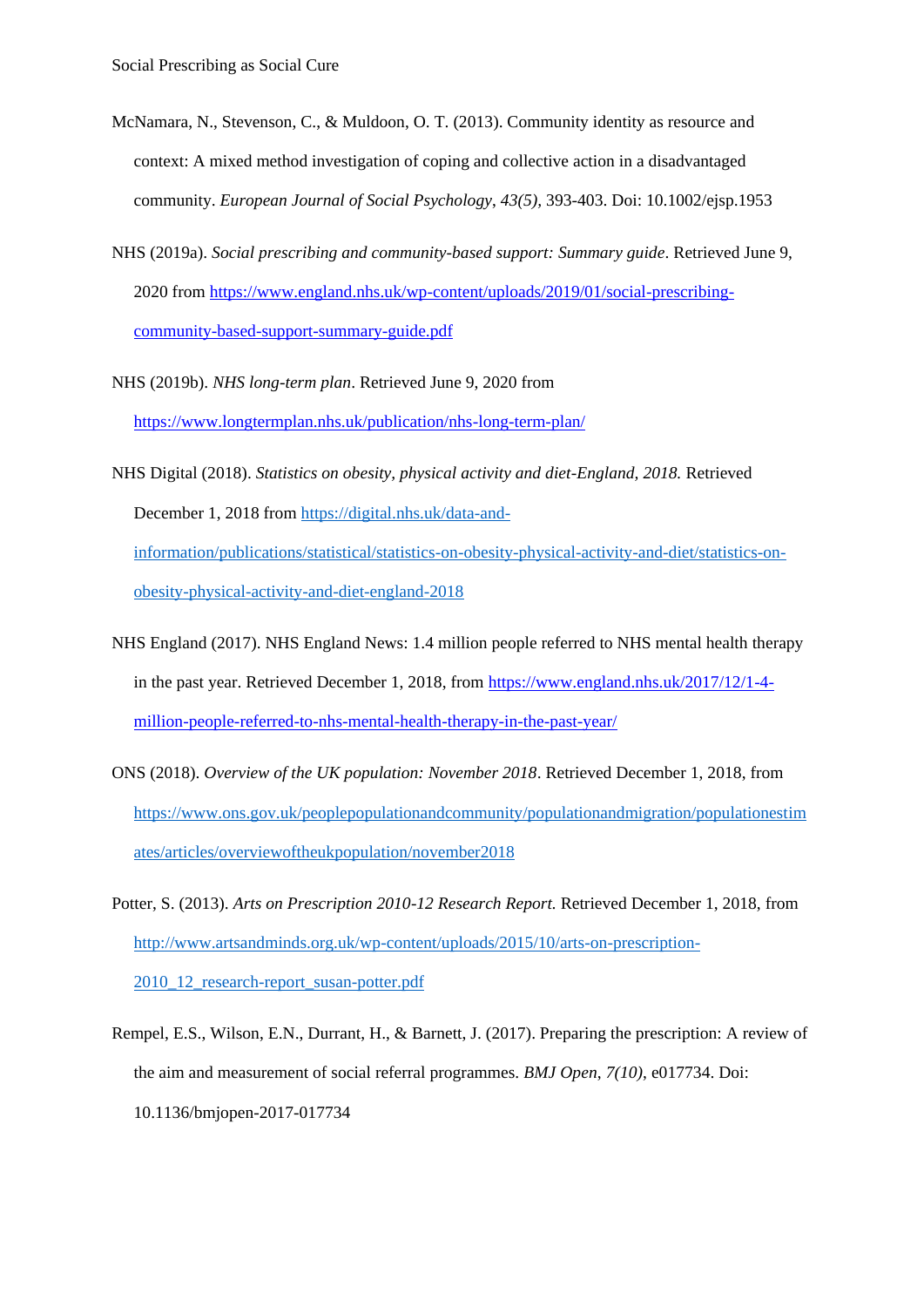- Wakefield, J. R. H., Bowe, M., Kellezi, B., Butcher, A., & Groeger, J. (2019). Longitudinal associations between family identification, loneliness, depression, and sleep quality. *British Journal of Health Psychology*. Doi: 10.1111/BJHP.12391.
- Wakefield, J. R. H., Bowe, M., Kellezi, B., McNamara, N., & Stevenson, C. (2019). When groups help and when groups harm: Origins, developments, and future directions of the "Social Cure" perspective of group dynamics. *Social and Personality Psychology Compass, 13*(3), e12440. Doi: 10.1111/spc3.12440.
- White, M., & Salamon, E. (2010). *An interim evaluation of the 'Arts for Well-being' social prescribing scheme in County Durham*. Retrieved December 1, 2018, from <http://www.artsandhealth.ie/wp-content/uploads/2011/08/ArtsForWell-beingevaluationFINAL.pdf>

Zhao, X., Lynch Jr, J. G., & Chen, Q. (2010). Reconsidering Baron and Kenny: Myths and truths about mediation analysis. *Journal of Consumer Research*, *37(2),* 197-206. Doi: 10.1086/651257.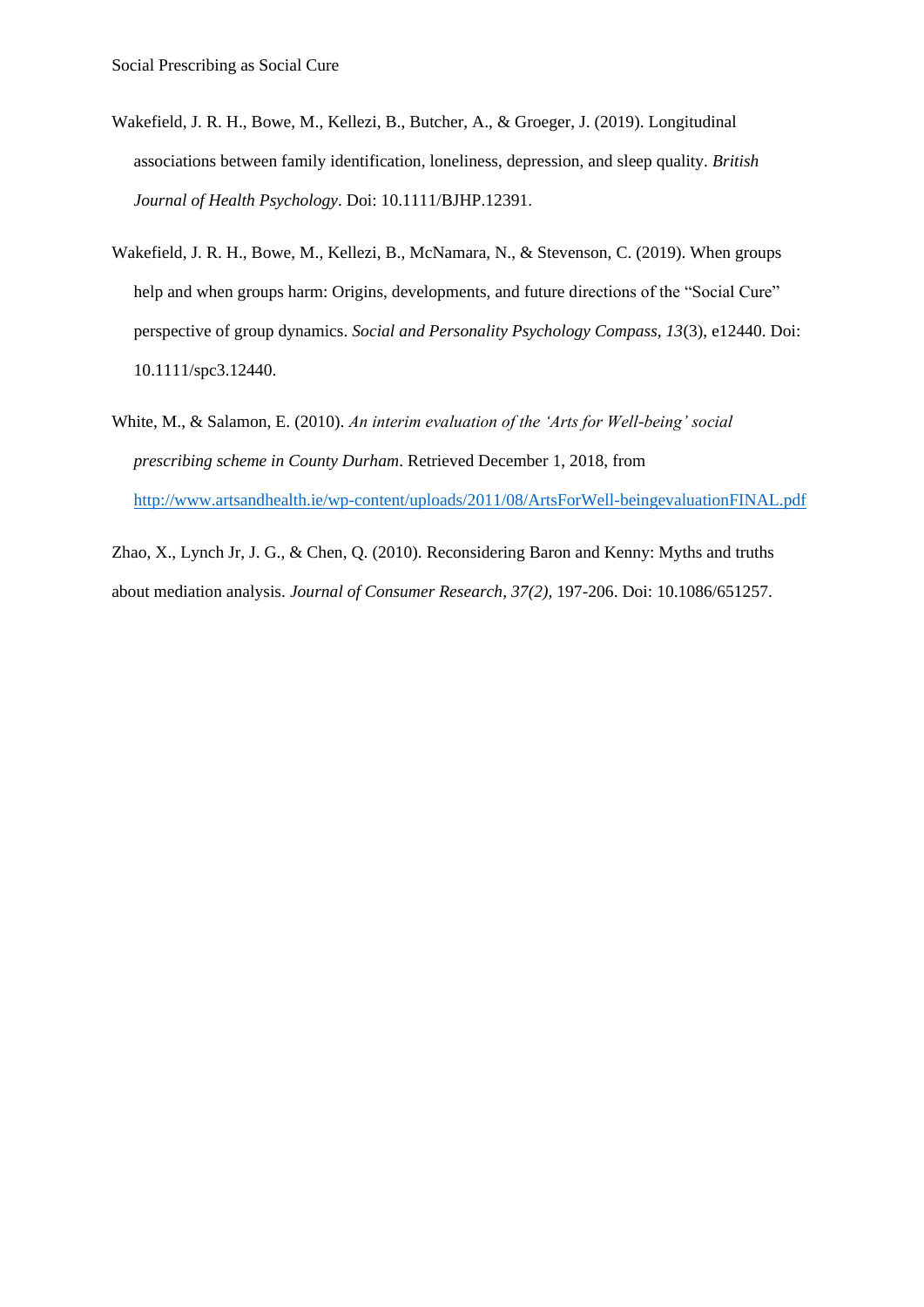| Variable                                                          | T0                                                | T1                                              | T <sub>2</sub>                                    |
|-------------------------------------------------------------------|---------------------------------------------------|-------------------------------------------------|---------------------------------------------------|
| $\boldsymbol{n}$                                                  | 630                                               | 178                                             | 63                                                |
| Age                                                               | $M = 52.74$ yrs, $SD =$<br>14.79, $range = 17-85$ | $M = 55.75$ yrs, SD =<br>13.80, $range = 19-85$ | $M = 57.13$ yrs, $SD =$<br>15.17, $range = 24-84$ |
| <b>Gender</b>                                                     | 285 m, 340 f, 5 unknown                           | 86 m, 91 f, 1 unknown                           | $32 \text{ m}, 31 \text{ f}$                      |
| No. of Group<br><b>Memberships</b> $(0-10)$                       | $M = 1.62$ , $SD = 1.45$                          | $M = 2.21$ , $SD = 1.87$                        | $M = 1.76$ , $SD = 1.98$                          |
| <b>Community Belonging</b><br>$(1-4)$                             | $M = 2.71$ , $SD = 1.09$                          | $M = 2.75$ , $SD = 1.08$                        | $M = 2.70$ , $SD = 1.00$                          |
| <b>Social Support</b><br>$(1-5)$                                  | $M = 3.47$ , $SD = 1.19$                          | $M = 3.69$ , $SD = 1.11$                        | $M = 3.60$ , $SD = 1.14$                          |
| <b>Loneliness</b><br>$(1-5)$                                      | $M = 2.42$ , $SD = 1.18$                          | $M = 2.35$ , $SD = 1.00$                        | $M = 2.41$ , $SD = 1.17$                          |
| <b>Health-Related QoL</b><br>$(-0.59-1)$                          | $M = 0.61$ , $SD = 0.32$                          | $M = 0.61$ , $SD = 0.33$                        | $M = 0.59$ , $SD = 0.36$                          |
| Relationship<br>$(0 = no, 1 = yes)$                               | $0 = 257$ , $1 = 373$                             | $0 = 79$ , $1 = 99$                             | $0 = 25$ , $1 = 38$                               |
| <b>Education</b> ( $0 =$ none, $1 =$<br>$schl/coll, 2 = uni/wrk)$ | $0 = 69$ , $1 = 276$ , $2 = 285$                  | $0 = 21$ , $1 = 76$ , $2 = 81$                  | $0 = 9, 1 = 26, 2 = 28$                           |

Supplementary Table 1 *Characteristics of the participants at each time-point*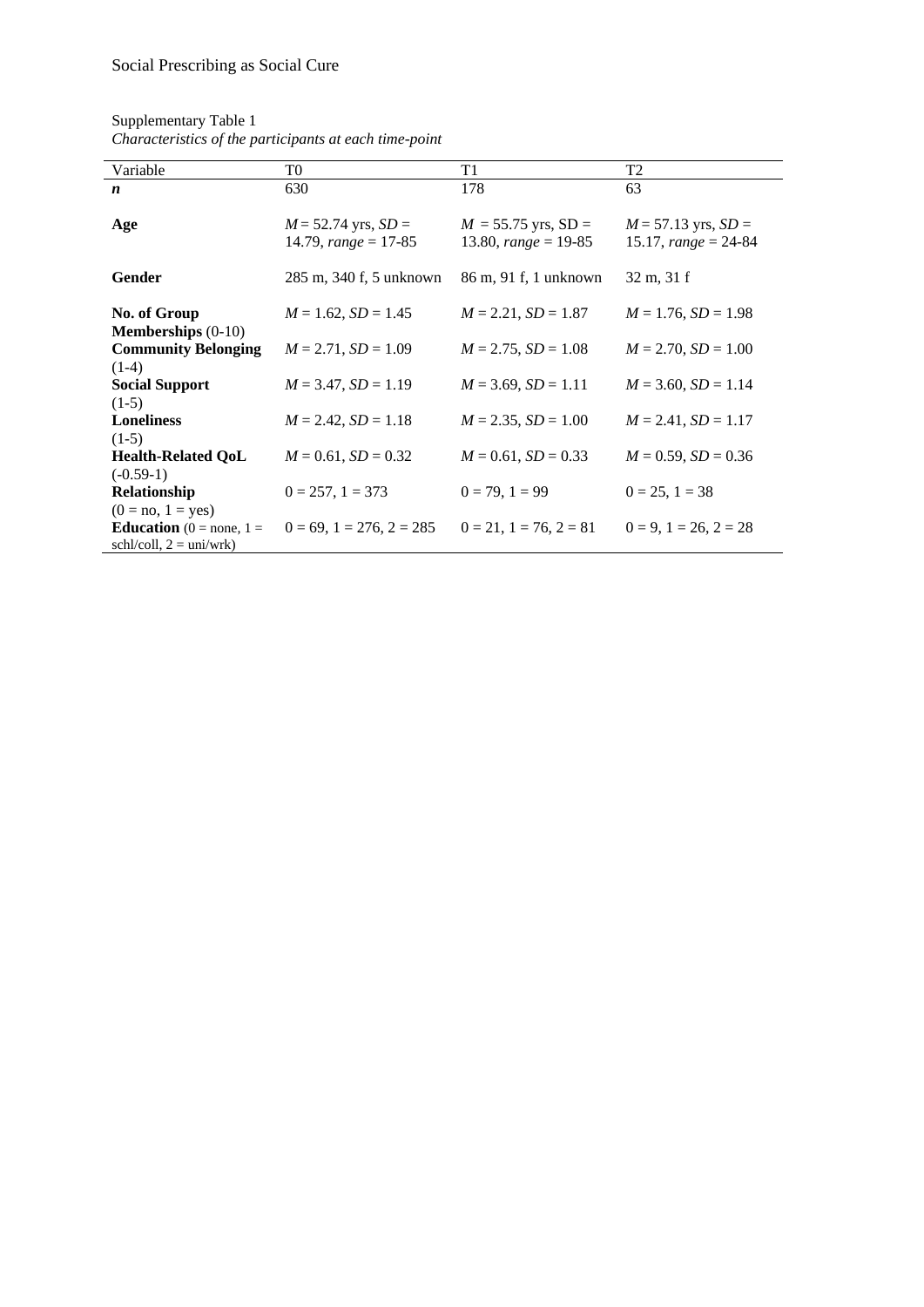Supplementary Table 2

*T0 (n = 630): Descriptive statistics and correlations*

| Variable                                          |          | 2        | 3             | 4         | 5         | 6      |     | 8   | 9 |
|---------------------------------------------------|----------|----------|---------------|-----------|-----------|--------|-----|-----|---|
| 1. No. of Groups                                  |          |          |               |           |           |        |     |     |   |
| $(0-10; M = 1.62, SD = 1.45)$                     |          |          |               |           |           |        |     |     |   |
| 2. Community Belonging                            | $.31***$ |          |               |           |           |        |     |     |   |
| $(1-4; M = 2.71, SD = 1.09)$                      |          |          |               |           |           |        |     |     |   |
| 3. Social Support                                 | $14***$  | 38***    |               |           |           |        |     |     |   |
| $(1-5; M = 3.47, SD = 1.19, \alpha = .87)$        |          |          |               |           |           |        |     |     |   |
| 4. Loneliness                                     | $-19***$ | $-43***$ | $-.50***$     |           |           |        |     |     |   |
| $(1-5; M = 2.42, SD = 1.18, \alpha = .90)$        |          |          |               |           |           |        |     |     |   |
| <b>5. Health-Related Quality of Life</b>          | $.11**$  | $.22***$ | $21***$       | $-.33***$ |           |        |     |     |   |
| $(-0.59-1.00; M = 0.60, SD = 0.32, \alpha = .69)$ |          |          |               |           |           |        |     |     |   |
| 6.Age                                             | $.17***$ | $.15***$ | $.09*$        | $-21***$  | $-.003$   |        |     |     |   |
| $(17-85; M = 52.74, SD = 14.79)$                  |          |          |               |           |           |        |     |     |   |
| 7.Gender                                          | .04      | .03      | $-.07\dagger$ | $.07+$    | $-.08*$   | $-.03$ |     |     |   |
| $(Male = 1, Female = 2)$                          |          |          |               |           |           |        |     |     |   |
| 8. Relationship                                   | $.09*$   | $.18***$ | $.13***$      | $-31***$  | $.15***$  | .01    | .01 |     |   |
| $(Yes = 1, No = 0)$                               |          |          |               |           |           |        |     |     |   |
| 9. Education                                      | $.19***$ | $.06*$   | .01           | $-.05$    | $.13****$ | .05    | .05 | .06 |   |
| $(1 = none, 2 = sch/coll, 3 = uni/wrk)$           |          |          |               |           |           |        |     |     |   |

*Note.* \*\*\**p* ≤ .001, \*\* *p* < .01, \* *p* < .05, † *p* < .10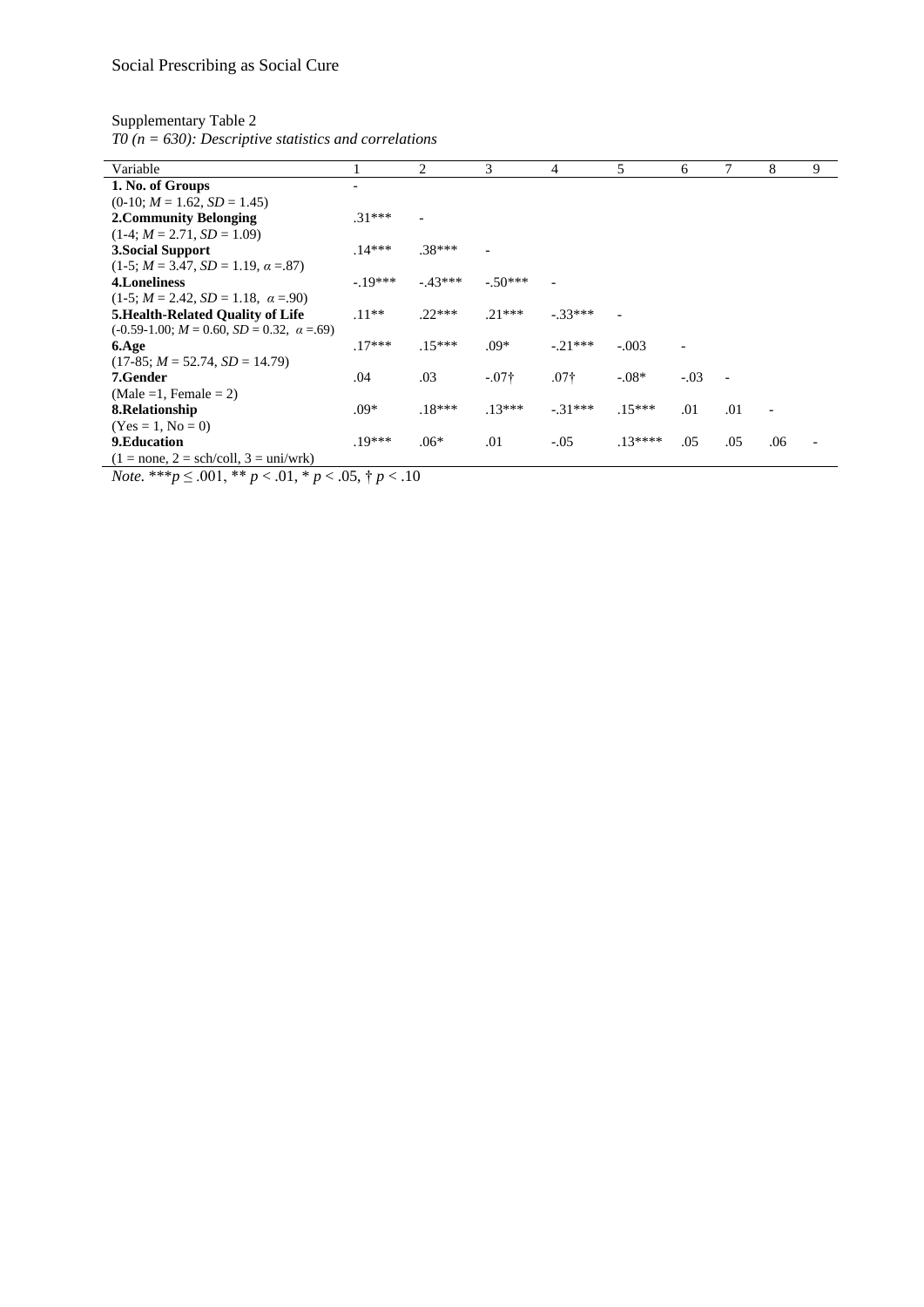Supplementary Table 3

*T0/T1 (n = 178): Descriptive statistics and inter-correlations for key variables*

| $19/11$ (if $-119$ ). Descriptive statistics and their correlations for new variables |           |                  |                  |           |           |           |                          |           |           |          |         |                          |     |     |
|---------------------------------------------------------------------------------------|-----------|------------------|------------------|-----------|-----------|-----------|--------------------------|-----------|-----------|----------|---------|--------------------------|-----|-----|
| Variable                                                                              |           |                  |                  |           |           |           |                          |           |           |          |         |                          |     |     |
| <b>1. Change in No. of Groups</b> (T0-T1, $M = 0.33$ , $SD = 2.15$ )                  |           |                  |                  |           |           |           |                          |           |           |          |         |                          |     |     |
| <b>2. No. of Groups T0</b> (1-10, $M = 1.89$ , $SD = 1.59$ )                          | $-.54***$ |                  |                  |           |           |           |                          |           |           |          |         |                          |     |     |
| <b>3. No. of Groups T1</b> (1-10, $M = 2.21$ , $SD = 1.87$ )                          | $.69***$  | $.23**$          |                  |           |           |           |                          |           |           |          |         |                          |     |     |
| <b>4. Community Belonging T0</b> (1-4, $M = 2.72$ , $SD = 1.12$ )                     | $-16*$    | $.31**$          | .08              |           |           |           |                          |           |           |          |         |                          |     |     |
| <b>5. Community Belonging T1</b> (1-4, $M = 2.75$ , $SD = 1.08$ )                     | .10       | .14 <sub>†</sub> | $.24**$          | 44***     |           |           |                          |           |           |          |         |                          |     |     |
| <b>6. Social Support T0</b> (1-5, $M = 3.61$ , $SD = 1.13$ , $\alpha = .86$ )         | $-.08$    | .15 <sup>†</sup> | .03              | $30***$   | $.30***$  |           |                          |           |           |          |         |                          |     |     |
| <b>7. Social Support T1</b> (1-5, $M = 3.69$ , $SD = 1.11$ , $\alpha = .89$ )         | $-.10$    |                  | .05              | $.23**$   | .45***    | $.58***$  | $\overline{\phantom{a}}$ |           |           |          |         |                          |     |     |
| <b>8. Loneliness T0</b> (1-5, $M = 2.42$ , $SD = 1.13$ , $\alpha = .88$ )             | .15       | $-.20**$         | $-.001$          | $-.38***$ | $-29***$  | $-.42***$ | $-.32***$                |           |           |          |         |                          |     |     |
| <b>9. Loneliness T1</b> (1-5, $M = 2.35$ , $SD = 1.00$ , $\alpha = .87$ )             |           | $-.15*$          | $-.06$           | $-.25**$  | $-.40***$ | $-.30***$ | $-47***$                 | $.44***$  |           |          |         |                          |     |     |
| <b>10.0uality of Life T0</b> (-0.59-1, $M = 0.57$ , $SD = 0.35$ , $\alpha = .72$ )    | $-.05$    |                  | $-.03$           | $.16*$    | .09       | $.18*$    | $.18*$                   | $-.28**$  | $-.22**$  |          |         |                          |     |     |
| <b>11. Quality of Life T1</b> (-0.59-1, $M = 0.61$ , $SD = 0.33$ , $\alpha = .74$ )   | $-.08$    | .14 <sub>†</sub> | .03              | $.21**$   | $.22**$   | $.16*$    | $.19*$                   | $-.25**$  | $-.30***$ | $.68***$ |         |                          |     |     |
| 12. Age ( $M = 55.75$ , $SD = 13.80$ )                                                | $-.09$    | $.19*$           |                  | $.19*$    | .08       | $.15*$    | $.15*$                   | $-.26**$  | $-.22**$  | .01      | .06     | $\overline{\phantom{a}}$ |     |     |
| 13. Gender $(1 = male, 2 = female)$                                                   | .01       | .14 <sup>†</sup> | .13 <sup>†</sup> | $-.03$    | $-.04$    | $-.07$    | $-.03$                   | $-.02$    | $-.11$    | $-.06$   | $-.03$  | .10                      |     |     |
| 13. Relationship $(0 = no, 1 = yes)$                                                  | $-.03$    |                  |                  | .06       | $.23**$   | .08       | .13 <sub>†</sub>         | $-.37***$ | $-.22**$  | .04      | .04     | .07                      | .08 |     |
| <b>14. Education</b> $(1 = none, 2 = sch/coll, 3 = uni/wrk)$                          | $-.06$    | $.23**$          | .13†             |           |           |           | $-.07$                   | $-.08$    | $-.1$     | $.20**$  | $.23**$ | .15 <sup>†</sup>         | .09 | .04 |

*Note.* \*\*\*  $p < .001$ , \*\*  $p < .01$ , \*  $p < .05$ , †  $p < .10$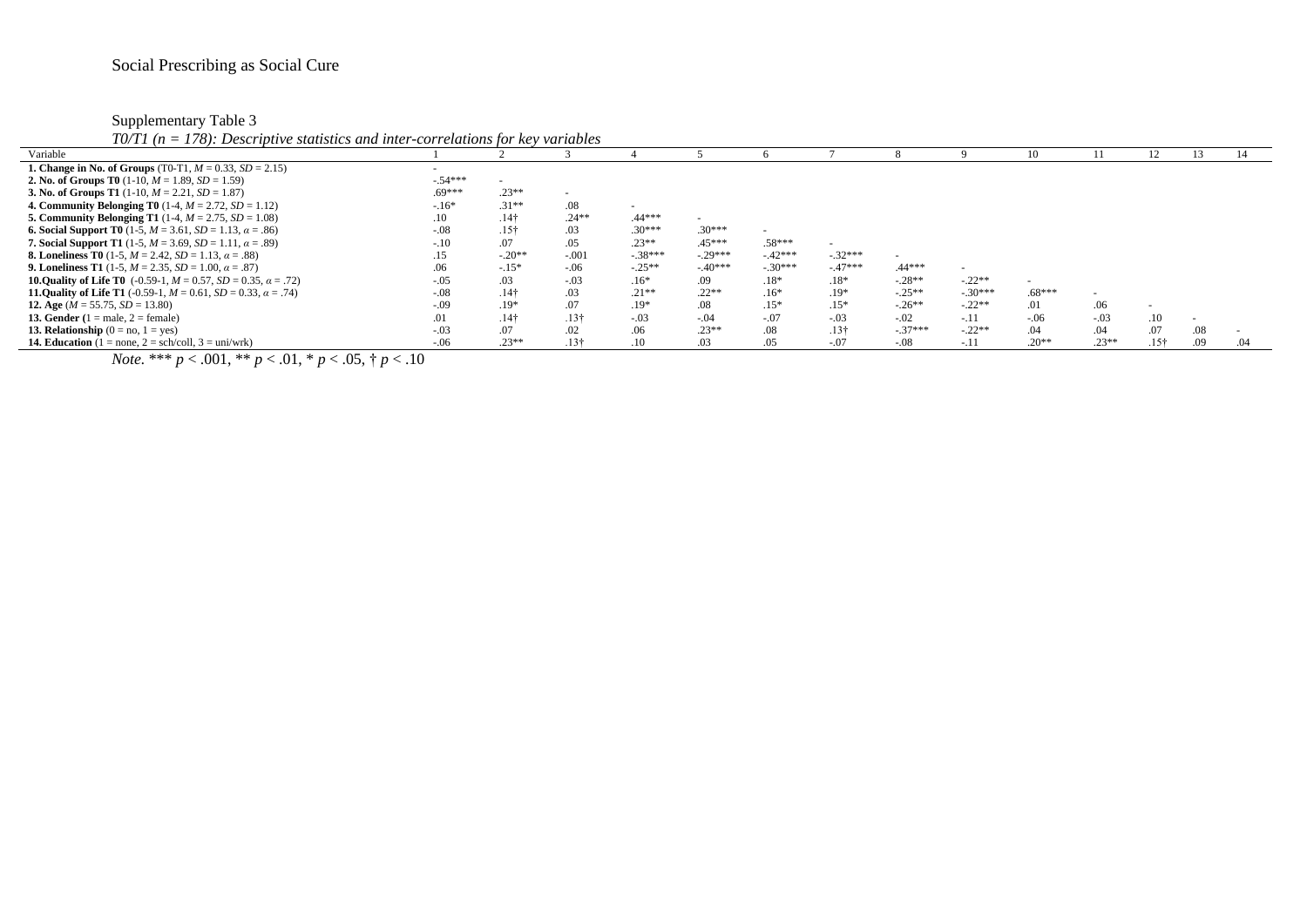

*Supplementary Figure 1*. Depiction of sampling flow.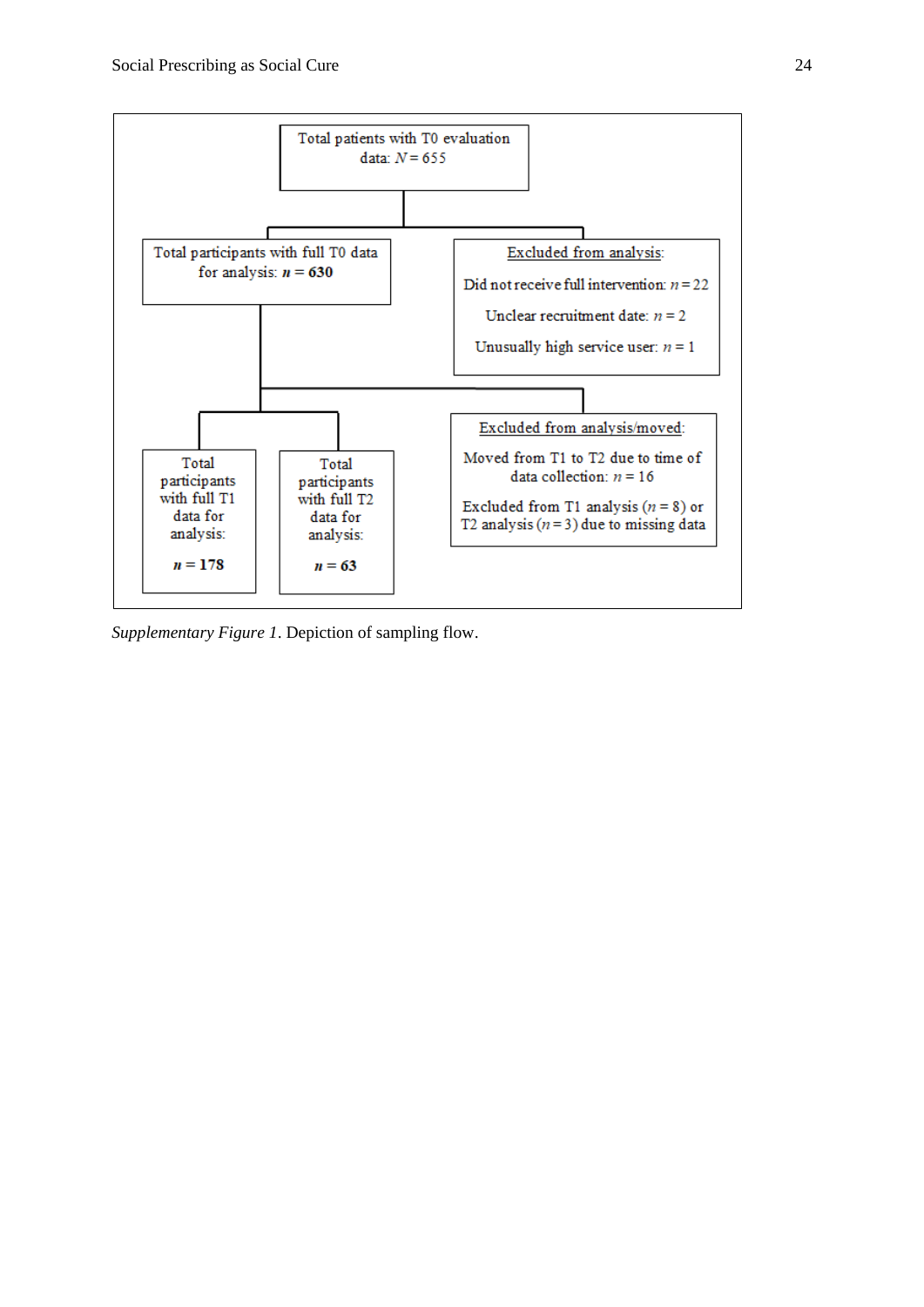

*Supplementary Figure 2.* T0/T1 (*n* = 178): Cross-lagged panel analysis model. All coefficients are standardized.